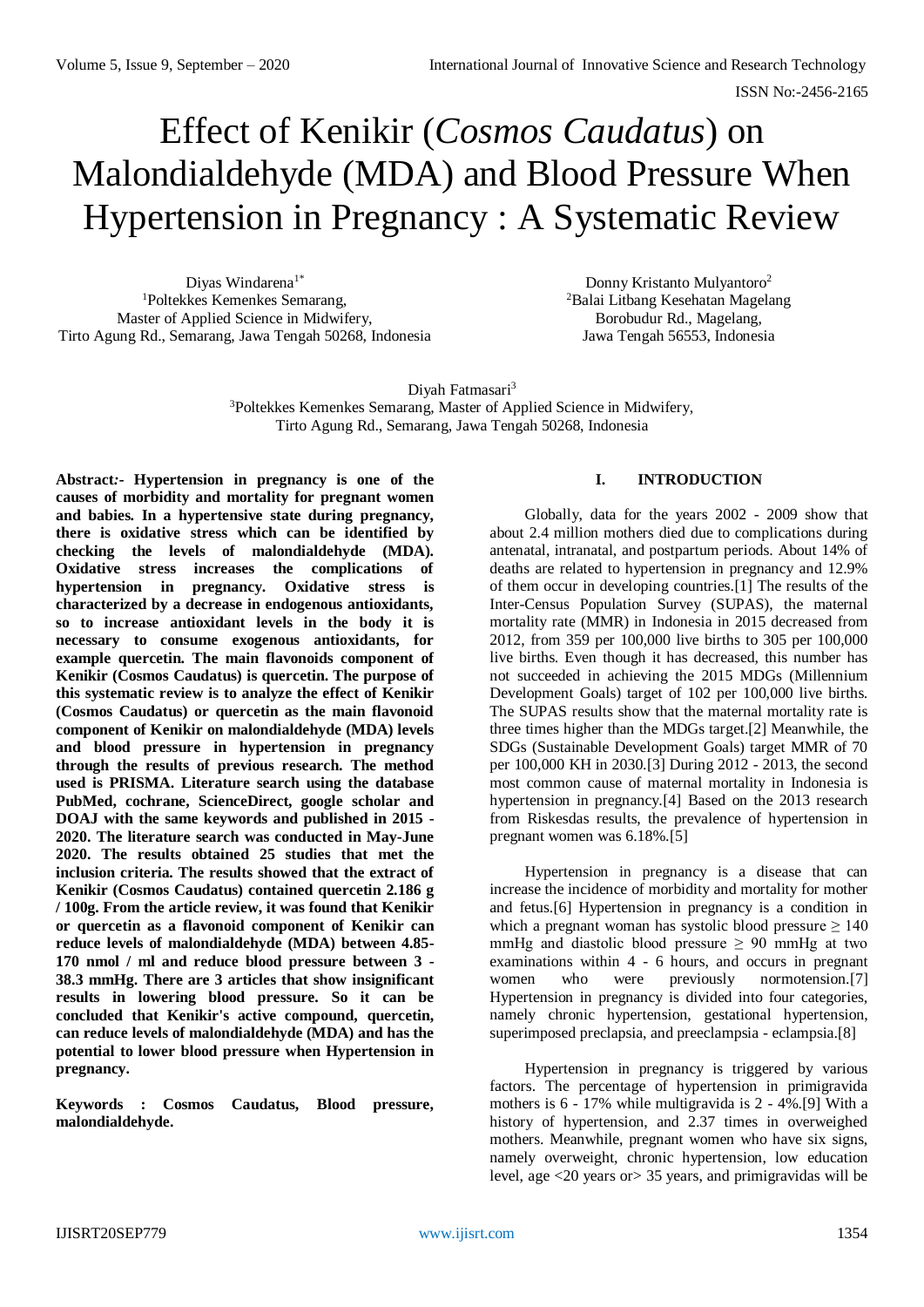at risk of 22.8 times experiencing Hypertension in pregnancy.[6][10][5]

A 2012 – 2016 studies in China shows that each subtype of Hypertension in pregnancy in a single pregnancy affects the risk of different infant mortality. Pregnant women with chronic hypertension are at risk of experiencing newborn death 2.32 times, superimposed preclapsia 6.66 times, preeclampsia - eclampsia 4.15 times and gestational hypertension 1.21 times. While pregnancy gemelli does not have a significant effect on fetal mortality.<sup>[11]</sup> Pregnant women with hypertension are three times more likely to have low birth weight babies, and four times give birth to babies with low APGAR scores in the first five minutes of the birth process.[12]

The management of hypertension in pregnancy can be divided into pharmacology and non pharmacology. Pharmacological management categorizes hypertension into three types, namely mild hypertension, moderate hypertension, and severe hypertension. Management of mild hypertension does not require antihypertensive drugs because it causes hypotension and fetal distress.[9] Controlling the risk of hypertension can be done with dietary modification.[5] One of the antihypertensive drugs that are allowed for handling hypertension in pregnancy is methyldopa.[7] However, methyldopa has side effects that can cause hypotension in newborns and hepactotoxicity in pregnant women.[9][13]

Because of the side effects caused by administering antihypertensive drugs, so we need a new therapeutic approach to non-conventional more effective and safer. This approach can also be used as a solution in the management of mild hypertension to prevent more serious complications. Several flavonoids studied in various models of vascular disorders exhibit antioxidant, vasodilator, antiinflammatory, antiaterogenic, and antithrombotic properties. Quercetin, a flavonoids derivative, has beneficial effects on cardiovascular diseases such as hypertension and atherosclerosis.[14] Exposure to quercetin during pregnancy results in an increase in the defense system of fetal liver enzymatic antioxidants. Thus, in addition to having a positive effect on the mother, it can also prevent anomalies in the fetus.[15] The high content of antioxidants in the body can improve heart conditions and reduce levels of malondialdehyde (MDA) which is the end result of free radicals.[14]

MDA is a reactive aldehydes that is produced from the reaction of hydroxyl radicals/ free radicals and epithelial membrane phospholipids.[16] Increased (MDA) is a picture of oxidative stress.[17] Oxidative stress causes endothelium damage and affects vasodilator production, thereby triggering an increase in blood pressure.[18] Hypertension in pregnancy is a state of oxidative stress that is greatly increased due to decreased antioxidants.[14] Zolfaghari's research which tested the effect of Unripe Grape Extract (UGE) produced a positive effect, namely a decrease in MDA levels and an increase in Super Oxide Dismutase (SOD) and Nitric Oxide (NO). However, it also increases

the Mean Arterial Pressure (MAP) so that it is suspected that Unripe Grape Extract (UGE) has a cardiotonic effect.[19] Fresh grapes contain quercetin 3.11 mg / 100g.[20]

One plant that has a high content of quercetin is Kenikir (Cosmos Caudatus). To get a higher quercetin content, extraction can be done. Kenikir leaf extract produces Kenikir extract (Cosmos Caudatus) with high quercetin levels of 2.186g / 100 g. Kenikir leaves (Cosmos caudatus) which are extracted are obtained from traditional markets in the city of Semarang. Kenikir extract is made and tested for its quercetin content in the Food Science Laboratory of UNIKA Soegiyaprana Semarang. Antioxidant activity with the DPPH test shows that Kenikir extract has IC50 (Inhibitory Concentration) 21.31 µg / mL. The antioxidant activity of Kenikir (Cosmos Caudatus) is better than α-tocopherol and BHA and other plants that are considered to have high antioxidants.[21]

Quercetin exhibits positive properties against free radicals as it can increase antioxidants in the body. Therefore, quercetin has the potential to be an antihypertensive, where in hypertension in pregnancy there is an imbalance of oxidant and antioxidant levels in the body. Apart from being an antioxidant, quercetin also has a role as a vasodilator which has a positive effect on vasoconstriction of blood vessels in hypertension.[14] Antioxidant activity with the DPPH test shows that Kenikir extract has an IC50 (Inhibitory Concentration) of 21.31 µg / mL. Kenikir (Cosmos caudatus) antioxidant activity is better than α-tocopherol and BHA and other plants that are considered to have high antioxidants.[21]

Research on the influence of Kenikir (Cosmos Caudatus) on hypertension has been done. A study conducted by Loh SP invitro found that Ulam Raja / Kenikir had the effect of being able to manage hyperglycemia and hypertension.[22] Meanwhile, Amalia's research showed that Cosmos / Kenikir water extract was able to prevent an increase in heart rate and stroke volume due to adrenaline induction and had a diuretic effect. So it has the potential as an antihypertensive.[23]

The content of quercetin and the high antioxidant activity of Kenikir leaves allows this plant to be an adjuvant theapy in treatment with methyldopa to increase the effectiveness of the drug. Quercetin has hepatoprotective properties so that it can be combined with methyldopa which has a hepatotoxicity effect. What needs to be considered is that plants are a complex mixture of chemical components.[14]

Pay more attention to the use of antihypertensive drugs in pregnancy, given the special condition of pregnant women due to the presence of placental and fetal units.[14] Research on the use of Kenikir (Cosmos Caudatus) for hypertension therapy is still slightly. The reports obtained are still in vivo and in vitro studies. So, we need literature that examines the benefits of Kenikir (Cosmos Caudatus) on hypertension in pregnancy for further development. Therefore it is necessary to search for scientific evidence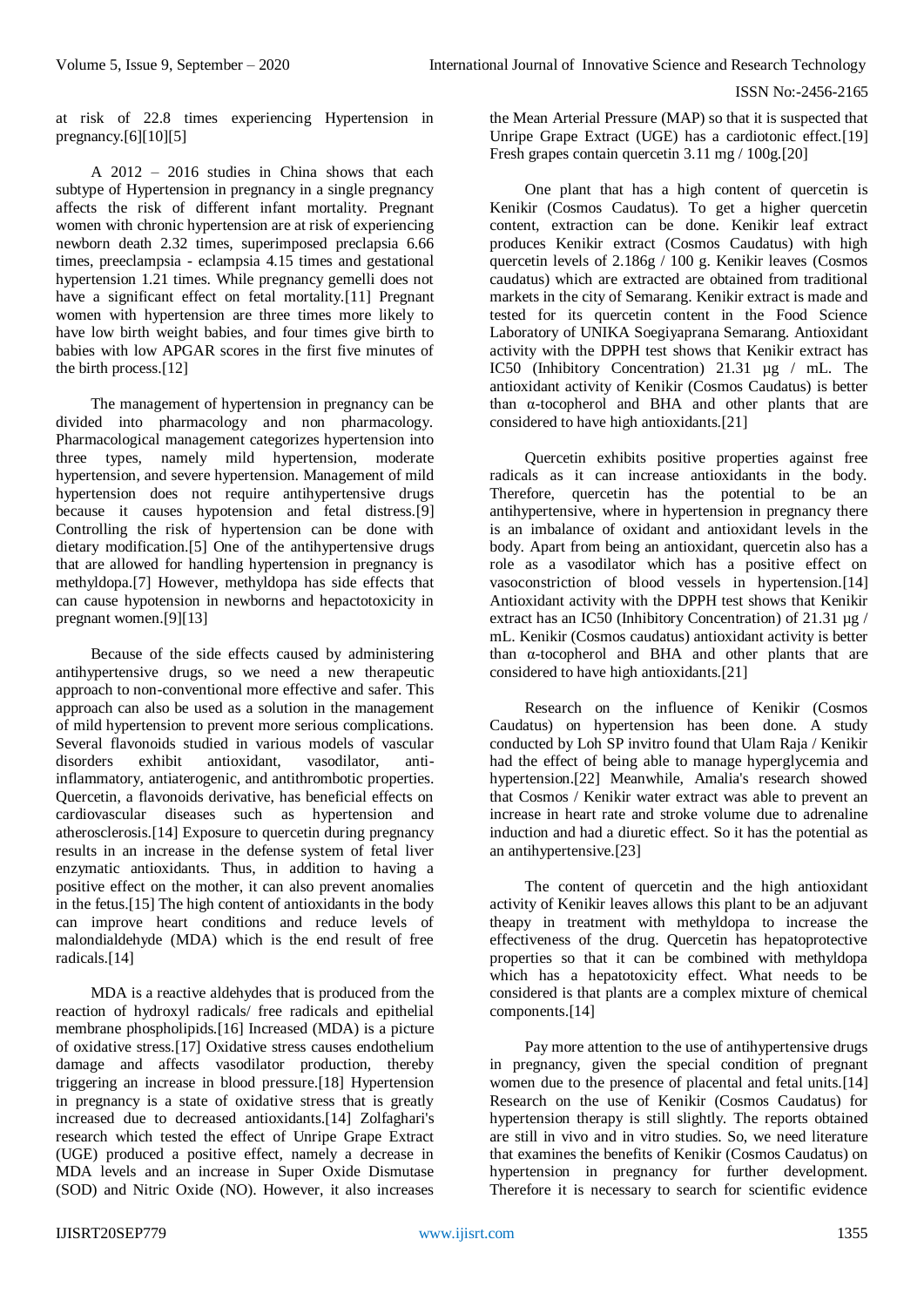from the literature which aims to identify the effect of Cosmos Caudatus on malondialdehyde (MDA) and blood pressure in hypertension in pregnancy*.*

#### **II. PURPOSE**

The purpose of this systematic review was to analyze the effect of Kenikir (Cosmos Caudatus) or quercetin as the major flavonoid component Kenikir against malondialdehyde (MDA) and blood pressure in hypertension in pregnancy through the results of previous studies.

### **III. METHODS**

The design in this article is a systematic review. The search strategy uses PICOS (population/problem, intervention, comparation, outcome, and study design). The articles reviewed are research articles on hypertension, hypertension in pregnancy and problems related to elevated levels of malondialdehyde (MDA). The intervention in the research study reviewed was the administration of Cosmos caudatus or flavonoids or quercetin compared to the control group. The study design reviewed was experimental study, randomized control and trial, and cross sectional study.

Inclusion criteria is Research articles published in 2015 - 2020, use English and Indonesian language, full text, on in vivo studies of experimental animals used rodentia. Five scientific databases are used to obtain articles with relevant themes, namely pubmed, cochrane, sciencedirect, google scholar, and DOAJ.

The search was carried out between May - June 2020 using keywords and Boolean operators to expand the search. Keywords are adjusted to the Medical Subject Heading (MeSH), namely Cosmos caudatus, Flavonoids, Quercetin, Hypertension, High Blood Pressure, Antihypertensive, Hypertension induced pregnancy, Malondialdehyde and Thiobarbituric Acid Reactive Substances. To concatenate keywords, Boolean operators "AND" and "OR" are applied in the search.

#### **IV. RESULTS**

An initial search through pubmed, cochrane, sciencedirect, google scholar and DOAJ obtained 949 research articles. Initial screening of titles to exclude irrelevant studies instead of using English and Indonesian language resulted in 187 abstracts. Furthermore, a quick screening through the abstract found 133 articles that fit the research theme. The articles that fit the inclusion criteria were found 36 articles that could be continued for analysis. And finally, there are 25 complete articles including full text that can be analyzed through a systematic review.



Figure 1 Flowchart / Schematic of Literature Search Flow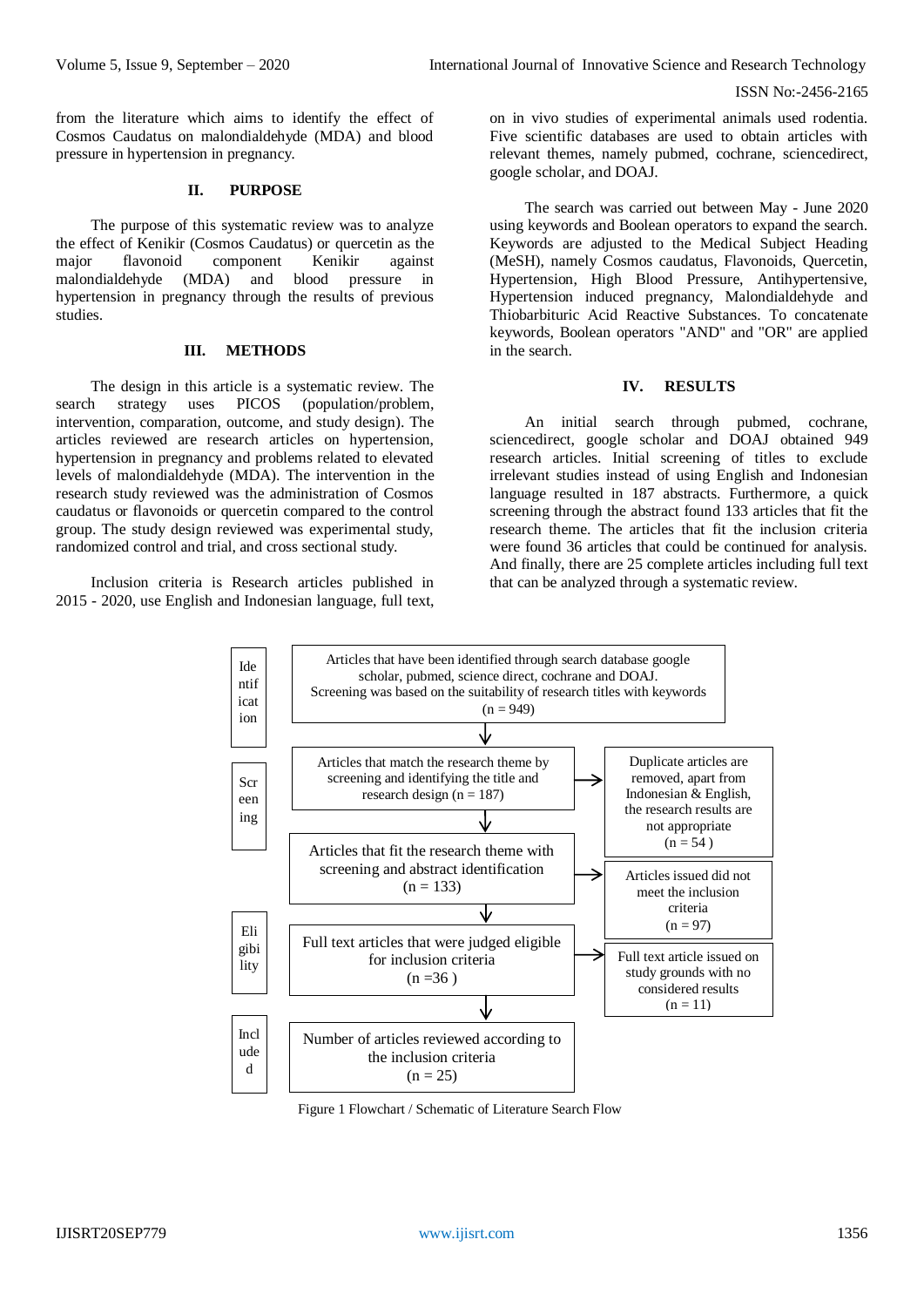| Name of main              | Study design,                     | Population                          | <b>Intervention and comparison</b>                                                        | <b>Research result</b>                                                        |
|---------------------------|-----------------------------------|-------------------------------------|-------------------------------------------------------------------------------------------|-------------------------------------------------------------------------------|
| author,<br>year           | length of study                   |                                     |                                                                                           |                                                                               |
| published,                |                                   |                                     |                                                                                           |                                                                               |
| journal,<br>of<br>country |                                   |                                     |                                                                                           |                                                                               |
| publication               |                                   |                                     |                                                                                           |                                                                               |
| Abdullah,                 | True                              | 30 Male mice                        | Group 1 : Cosmos caudatus 100                                                             | Cosmos<br>caudatus<br>oral                                                    |
| <b>Azman</b>              | experimental                      | (Mus                                | <b>UR</b>                                                                                 | supplementation with quercetin in                                             |
| 2015                      | Duration<br>of                    | musculus)                           | Group 2 : Cosmos caudatus 500                                                             | various doses affected a significant                                          |
| Journal<br>of             | treatment                         | weighing<br>$25 -$                  | <b>UR</b>                                                                                 | increase in CAT, SOD, and GST.                                                |
| applied<br>pharmaceutical | 21 days                           | 30 <sub>g</sub>                     | Group 3 : Cosmos caudatus 1000<br><b>UR</b>                                               | MDA levels decreased significantly<br>$(p \le 0.01)$ in the group of mice     |
| science                   |                                   |                                     | Group 4 : Negative control                                                                | receiving Cosmos caudatus 100 UR                                              |
| Malaysia[24]              |                                   |                                     | Group $5$ : positive control $(0,5\%$                                                     | and 500 UR therapy compared to the                                            |
|                           |                                   |                                     | butylated hydroxyanisole (BHA)                                                            | control group.                                                                |
| Novianto, Agil            | True                              | Male<br>rats                        | Group 1 : given distilled water as<br>a control                                           | Kenikir ethyl acetate fraction at a                                           |
| 2016<br>Jurnal            | experimental<br>Duration<br>of    | (Rattus<br>norvegicus)              | Group 2: CMC 1%                                                                           | dose of 1125 mg / kgBW was able to<br>significantly inhibit the occurrence of |
| kesmadaska                | 9<br>treatment                    | Wistar<br>strain                    | Group 3 : Kurkuminoid 100                                                                 | lipid / MDA peroxidation (p < $0.05$ )                                        |
| Indonesia[25]             | days                              | weighing 150-                       | mg/kgBW in CMC 1%                                                                         | and provide optimal hepatoprotective                                          |
|                           |                                   | 200 g                               | Group 4 : ethyl acetate leaves of                                                         | effect and an indication of decreased                                         |
|                           |                                   |                                     | Kenikir 281,25 mg/kgBW<br>Group 5 : ethyl acetate leaves of                               | lipid peroxide. The decrease in MDA<br>at a dose of 1125 mg / kgBW            |
|                           |                                   |                                     | Kenikir 562,5 mg/kgBW                                                                     | compared to the positive control was                                          |
|                           |                                   |                                     | Group 6 : ethyl acetate leaves of                                                         | 12.27 $\mu$ M / g with (p < 0.05)                                             |
|                           |                                   |                                     | Kenikir 1.125 mg/kgBW.                                                                    |                                                                               |
| Suhardinata,<br>Fredian   | <b>True</b><br>exprimental        | 21<br>male<br>Wistar<br>rats        | Group $1 : (K^+)$ induction of<br>streptozotacin 65 mg/kg<br>and                          | Cosmos caudatus doses of 700 mg<br>and 1400 mg were able to reduce            |
| 2015                      | dengan post test                  | (Rattus                             | nicotinamide 230 mg/kg                                                                    | plasma MDA levels ( $p \le 0.05$ ). The                                       |
| $\sigma f$<br>Journal     | only                              | norvegicus)                         | Group $2$ : (P1) induction of                                                             | mean MDA level in the control group                                           |
| nutrition                 | randomized                        |                                     | streptozotacin 65 mg/kg<br>and                                                            | was $7.7 \pm 0.61$ nmol / ml, the group                                       |
| College<br>Indonesia[26]  | control<br>group<br>design.       |                                     | nicotinamide<br>230<br>mg/kg<br>$+$<br>Kenikir<br>leaf<br>extract                         | with Kenikir 700 mg / kgBW extract<br>was $6.1 \pm 0.58$ nmol / ml and with   |
|                           | Duration<br>of                    |                                     | 700mg/200gBW/day                                                                          | 1400 mg / kgBW kenikir it was $2.8 \pm$                                       |
|                           | 26<br>treatment                   |                                     | Group $3: (P2)$ induction of                                                              | $0$ , 50 nmol / ml. There were                                                |
|                           | days                              |                                     | streptozotacin 65<br>$mg/kg$ and                                                          | differences in the mean MDA levels                                            |
|                           |                                   |                                     | nicotinamide<br>230<br>mg/kg<br>$+$<br>Kenikir<br>leaf<br>1400<br>extract                 | between groups $(p < 0.05)$<br>The difference between the mean $K +$          |
|                           |                                   |                                     | mg/200gBW/day                                                                             | vs P2 was 4.85 nmol / ml                                                      |
|                           |                                   |                                     |                                                                                           |                                                                               |
| Kocahan,                  | <b>True</b>                       | 36<br>pregnant                      | Group 1 : control                                                                         | Quercetin treatment significantly (p                                          |
| Sayad<br>2017             | experimental<br>dengan            | female Wistar<br>(Rattus<br>rats    | Group 2: quercetin 10 mg/kgBW<br>Group<br>$\overline{\mathbf{3}}$<br>:siklofosfamid<br>27 | $\leq 0.05$ ) suppressed the increase in<br>malondialdehyde (MDA) in K5       |
| Iranian journal           | rancangan post                    | norvegicus)                         | mg/kgBW                                                                                   | versus K2 and K6 compared to K4.                                              |
| of<br>kidney              | test only control                 |                                     | Group<br>1,8<br>$\overline{\phantom{a}}$<br>:doxorubicin                                  |                                                                               |
| diseases                  | group design.                     |                                     | mg/kgBW                                                                                   |                                                                               |
| Kanada[27]                | Duration<br>of<br>10<br>treatment |                                     | Group 5<br>siklofosfamid<br>27<br>$\ddot{\cdot}$<br>mg/kgBW<br>and quercetin<br>10        |                                                                               |
|                           | weeks                             |                                     | mg/kgBW                                                                                   |                                                                               |
|                           |                                   |                                     | Group 6<br>doxorubicin<br>1,8                                                             |                                                                               |
|                           |                                   |                                     | mg/kgBW<br>and quercetin<br>10                                                            |                                                                               |
| Celik, Naime              | <b>True</b>                       | 32<br>male                          | mg/kgBW<br>Group 1 : control                                                              | The MDA level of the HCY group                                                |
| 2017                      | experimental                      | Sprague<br>$\overline{\phantom{a}}$ | Group 2 : QUER (Quercetin) 50                                                             | increased significantly (599.70 $\pm$                                         |
| Nutrition                 | Duration<br>of                    | Dawley<br>rats                      | mg/kgBW                                                                                   | 19.26 nmol $/$ L) compared to the                                             |
| Turki[28]                 | 30<br>treatment                   | (Rattus                             | Group 3 : HCY (homocysteine) 1                                                            | control group $(458.26 \pm 28.93 \text{ nmol})$                               |
|                           | days                              | norvegicus)<br>weighing 200         | mg/kgBW<br>Group 4 : QUER (Quercetin) 50                                                  | ml) ( $p \leq 0.01$ ). MDA decreased<br>significantly in the QUER group       |
|                           |                                   | $-300 g$                            | <b>HCY</b><br>mg/kgBW<br>$+$                                                              | $(377.38 \pm 33.20 \text{ nmol} / \text{ml})$ and the                         |
|                           |                                   |                                     | (homocysteine) 1 mg/kgBW                                                                  | QUER + HCY group $(486.40 \pm 23.34)$                                         |
|                           |                                   |                                     |                                                                                           | nmol / ml) when compared to the                                               |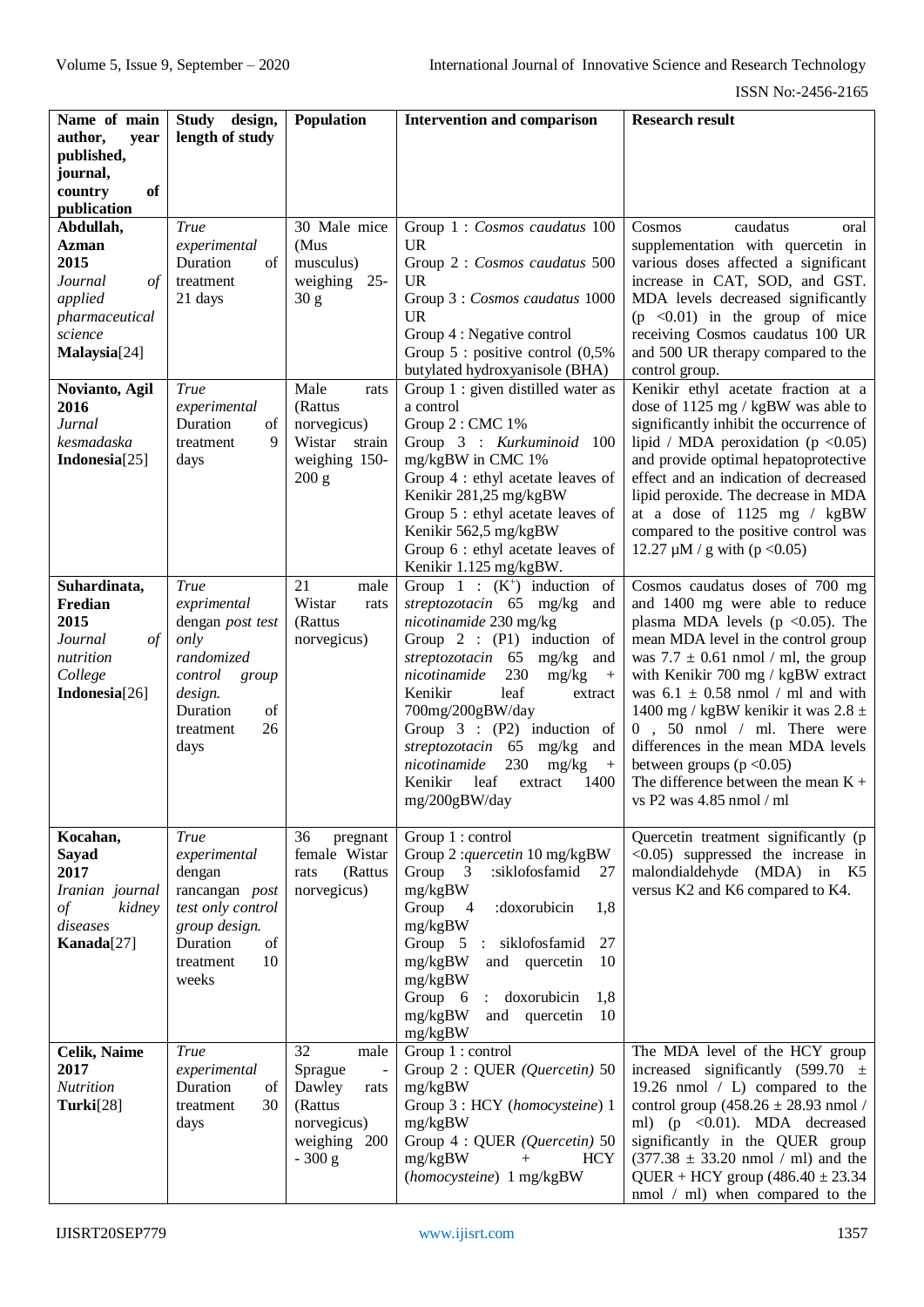|                       |                  |                        |                                                              | HCY group ( $p < 0.05$ ).                                  |
|-----------------------|------------------|------------------------|--------------------------------------------------------------|------------------------------------------------------------|
| Lin, Xiaojing         | <b>True</b>      | Male Sprague           | Group 1 : NC (Normothermic                                   | The administration of<br>quercetin                         |
| 2017                  | experimental     | Dawley<br>rat          | <i>controls</i> )                                            | significantly normalized oxidative                         |
| Chemico               | Duration<br>of   | (Rattus                | Group 2 : $V$ + HS (vehicle + heat                           | stress with a marked decrease in                           |
| biological            | 100<br>treatment | norvegicus)            | stroke)                                                      | MDA ( $P < 0.05$ ).                                        |
| <i>interactions</i>   | minutes          |                        | Group $3: Q + HS$ ( <i>Quercetin</i> 30                      |                                                            |
| Taiwan[29]            |                  |                        | mg/kg intraperitoneal + heat                                 |                                                            |
|                       |                  |                        | stroke)                                                      |                                                            |
| Xia, Shu-Fang         | <b>True</b>      | 40<br>Rats             | Group 1 : control                                            | significantly<br>Quercetin<br>reduced                      |
| 2015                  | experimental     | (Rattus                | Group<br>2 : CO1<br>(0,005%                                  | oxidative stress biomarkers (ROS                           |
| Physiology<br>&       | Duration<br>of   | norvegicus)            | quercetin)                                                   | and MDA) compared with the HFD                             |
| behavior              | 13<br>treatment  | male Kunming           | Group 3 : HFD (high fat diet)                                | group ( $p < 0.05$ )                                       |
| China[30]             | weeks            | chiene (KM) 5          | Group $4$ : HFDQ1 (high fat diet +                           |                                                            |
|                       |                  | weeks old              | $0,005%$ quercetin)                                          |                                                            |
|                       |                  |                        | Group $5: HFDQ2$ (high fat diet +                            |                                                            |
|                       |                  |                        | $0,01\%$ quecetin)                                           |                                                            |
| Elbaset,              | <b>True</b>      | 40<br>Rats             | Group 1 : control                                            | The MDA level in the ischemia                              |
| <b>Mohamed</b>        | experimental     | (Rattus                | Group 2 : ischemic injury model                              | injury model group was around                              |
| 2015                  | Duration<br>of   | norvegicus)            | Group 3 : ischemic injury model                              | $240.10 \pm 24.51\%$ , while in the                        |
| Sciecedirect          | 10<br>treatment  | male<br>albino         | + (NAC) N-acetylcysteine 300                                 | ischemia + quercetin injury group it                       |
| $Mesir[31]$           | days             | Wistar<br>strain       | mg                                                           | was around $71.72 \pm 3.17\%$ while in                     |
|                       |                  | weighing 300           | Group 4 : ischemic injury model                              | the ischemia $+$ NAC injury group the                      |
|                       |                  | $-350$ grams           | + quercetin 20 mg/kgBW                                       | MDA level was around $79.70 \pm 9.82$                      |
|                       |                  |                        |                                                              | %) ( $p < 0.05$ )                                          |
| Roslan, Josef         | <b>True</b>      | Diabetic male          | Group 1 : Normal NC + sodium                                 | TBARS / MDA measurements in the                            |
| 2017<br><b>Biomed</b> | experimental     | (Rattus<br>rat         | carboxymethyl cellulose<br>$(Na-$                            | diabetes group were significantly                          |
|                       | of<br>Duration   | norvegicus)            | CMC                                                          | reduced ( $p \le 0.05$ ) after being given                 |
| pharmacother          | 28<br>treatment  | aged 12 weeks          | Group 2 : $NC + 10Q (10 mg/kg)$                              | quercetin treatment                                        |
| Malaysia[32]          | days             |                        | quercetin)<br>Group $3: NC + 25Q$ (25 mg/kg)                 |                                                            |
|                       |                  |                        | quercetin)                                                   |                                                            |
|                       |                  |                        | Group $4: NC + 50Q(50 mg/kg)$                                |                                                            |
|                       |                  |                        | quercetin)                                                   |                                                            |
|                       |                  |                        | Group $5 : DC$ (nikotinamid) +                               |                                                            |
|                       |                  |                        | Na-CMC                                                       |                                                            |
|                       |                  |                        | Group $6:DC + 10Q$                                           |                                                            |
|                       |                  |                        | Group $7:DC + 25Q$                                           |                                                            |
|                       |                  |                        | Group $8:DC + 50Q$                                           |                                                            |
|                       |                  |                        | Group $9 : DC + G$ STZ (600                                  |                                                            |
|                       |                  |                        | mg/kg glibeclamide)                                          |                                                            |
| Oueslati,             | <b>True</b>      | 48 Female rats         | Group $1: \text{Virgin} (V)$                                 | GSSE contains 0.64% quercetin in                           |
| <b>Nourhene</b>       | experimental     | (Rattus                | Group $2: V + GSSE$ (grape seed                              | seeds and 0.47% in the skin.                               |
| 2016                  | Treatment        | norvegicus)            | and skin extract) $4g/kg$                                    | Malondialdehyde (MDA) levels in                            |
| Biomedicine &         | duration<br>21   | weighing 180           | Group $3: V +$ Alloxan 150                                   | group 8 decreased significantly                            |
| Pharmacothera         | days             | $-220 g$<br>are        | mg/kgBW                                                      | compared to the control group,                             |
| py                    |                  | pregnant               | Group $4: V +$ Alloxan 150                                   | namely K5 ( $p < 0.05$ )                                   |
| Turnisia[33]          |                  |                        | $mg/kgBW + GSSE 4 g/kg$                                      |                                                            |
|                       |                  |                        | Group $5:$ pregnant $(P)$                                    |                                                            |
|                       |                  |                        | Group $6: P + GSSE 4 g/kg$                                   |                                                            |
|                       |                  |                        | Group $7 : P +$ Alloxan 150                                  |                                                            |
|                       |                  |                        | mg/kgBW                                                      |                                                            |
|                       |                  |                        | Group $8$ : $P +$ Alloxan<br>150                             |                                                            |
|                       |                  | 35                     | $mg/kgBW + GSSE 4 g/kg$                                      |                                                            |
| Gholampour,           | <b>True</b>      | male                   | Group 1 : Control                                            | quercetin (K5) reduced MDA levels                          |
| Firouzeh<br>2019      | experimental     | Wistar<br>rats         | Group $2$ :<br>DMSO (dimethyl<br>sulfoxide 1%)               | in liver $(p \le 0.05)$ and kidney $(p \le 0.05)$          |
| Gen<br>physiol        | Treatment        | (Rattus<br>norvegicus) | $\mathfrak{Z}$<br>Group<br>Quercetin<br>50<br>$\ddot{\cdot}$ | $\leq 0.001$ ) tissue compared with the Fe<br>$(K4)$ group |
| biophys               | duration<br>14   | weighing 250           | mg/kg/day + DMSO (dimethyl                                   | MDA levels in liver tissue at K4                           |
| $\text{Iran}[34]$     | days             | $-300 g$               | sulfoxide 1%)                                                | were $1.75 \pm 0.76$ mol / g tissue, while                 |
|                       |                  |                        | Group 4 : Fe (ferrous sulfate 30                             | K5 was $1.02 \pm 0.12$ mol / g.                            |
|                       |                  |                        | mg/kg/day)                                                   | Meanwhile, levels of MDA in kidney                         |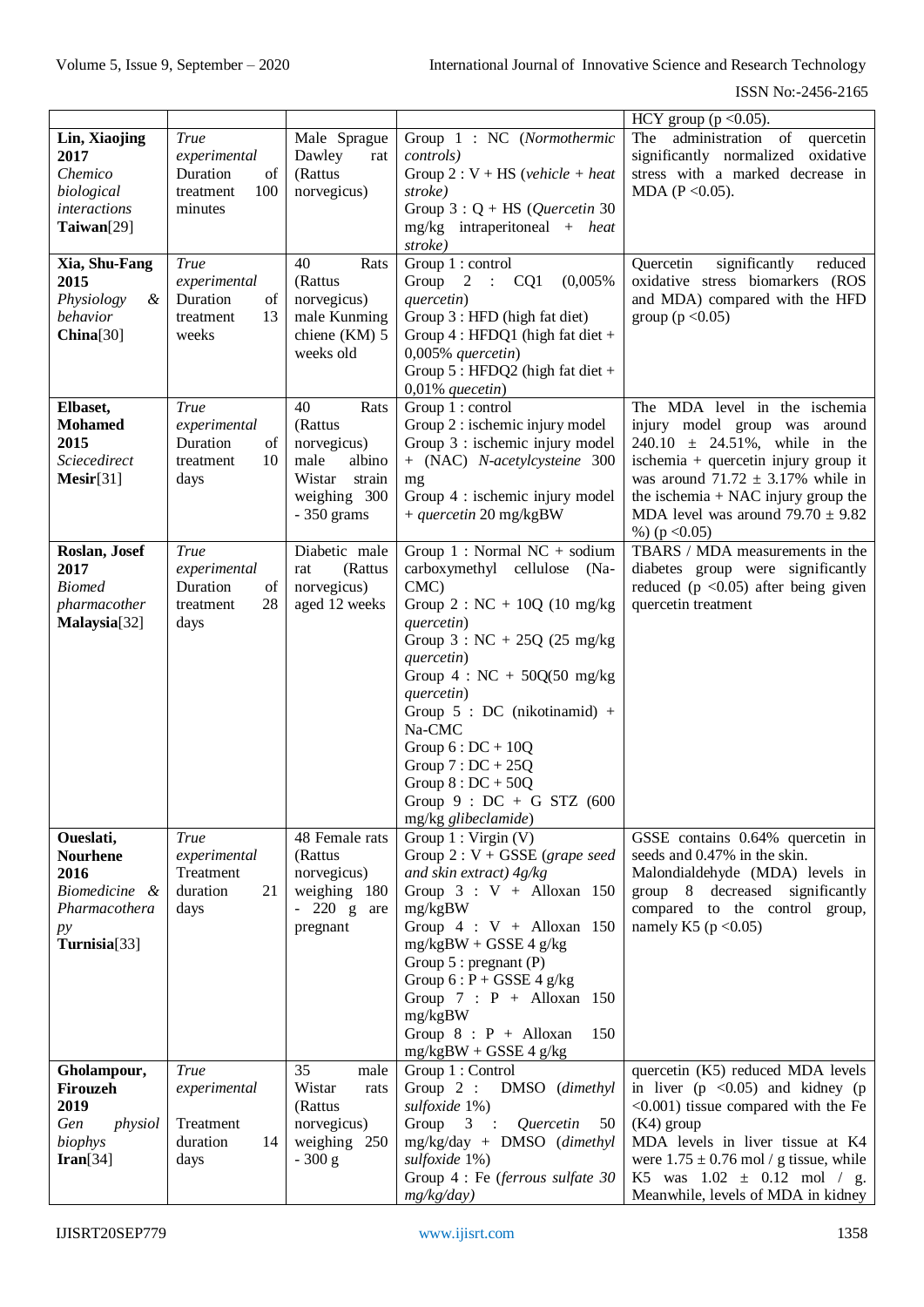|                                                                                                                            |                                                                                                                                                     |                                                                                                                                      | Group $5:Fe + quercetin$                                                                                                                                                                                                                                                                                                                                                                                                                            | tissue at K4 $1.56 \pm 0.16$ mol / g while<br>K5 0.71 $\pm$ 0.07 mol / g.                                                                                                                                                                                                               |
|----------------------------------------------------------------------------------------------------------------------------|-----------------------------------------------------------------------------------------------------------------------------------------------------|--------------------------------------------------------------------------------------------------------------------------------------|-----------------------------------------------------------------------------------------------------------------------------------------------------------------------------------------------------------------------------------------------------------------------------------------------------------------------------------------------------------------------------------------------------------------------------------------------------|-----------------------------------------------------------------------------------------------------------------------------------------------------------------------------------------------------------------------------------------------------------------------------------------|
| Duranti,<br>Guglielmo<br>2018<br><b>Nutrition</b><br>research<br>Italia[35]                                                | Controlled,<br>randomized,<br>crossover,<br>intervention<br>trial<br>Duration<br>of<br>14<br>treatment<br>days                                      | 14 men                                                                                                                               | Group 1 : quercetin 1000 mg/day<br>Group 2 : Plasebo                                                                                                                                                                                                                                                                                                                                                                                                | There was a significant difference in<br>MDA levels between the placebo and<br>quercetin groups $(1.18 \pm 0.06 \mu M / g)$<br>vs $1.01 \pm 0.05$ $\mu$ M / g, P < 0.05).                                                                                                               |
| Li, Qinghua<br>2020<br>Biomedicine &<br>pharmacothera<br>py<br>Cina[36]                                                    | <b>True</b><br>experimental<br>with a research<br>design post test<br>only<br>control<br>group design.<br>Duration<br>of<br>19<br>treatment<br>days | 48<br>pregnant<br>(Rattus<br>rats<br>norvegicus)<br>Sprague<br>Dawley strain                                                         | Group 1 : Normal pregnant mice<br>Group 2 : Normal pregnant mice<br>$+$ quercetin<br>Group $3$ : pregnant mouse +<br>LPS(induksi preeklampsia)<br>Group $4:$ pregnant mouse + LPS<br>$+$ quercetin                                                                                                                                                                                                                                                  | Quercetin<br>significantly<br>lowered<br>systolic<br>blood<br>pressure<br>in<br>hypertensive mice in pregnancy<br>(from 124.4 $\pm$ 1.8 mmHg to 105.2 $\pm$<br>1.8 mmHg, p <0.01) Quercetin<br>significantly decreased MDA levels<br>in a hypertensive model animal. in<br>pregnancy.   |
| Yang,<br>Shuangyan<br>2019<br><i>Biomedicine</i><br>&<br>pharmacothera<br>py<br>Cina[37]                                   | True<br>experimental<br>with a research<br>design post test<br>only<br>control<br>group design.<br>Duration<br>of<br>19<br>treatment<br>days        | 49<br>Pregnant<br>female<br>sprague<br>dawley<br>rat<br>(Rattus<br>norvegicus)                                                       | Group 1 : Normal pregnant mice<br>Group 2 : pregnant mouse + $L$ -<br><b>NAME</b><br>Group $3$ : pregnant mouse + L-<br>$NAME + Aspirin 1,5 mg/kgBW$<br>Group $4$ : pregnant mouse + L-<br>$NAME + quercetin 2 mg/kgBW$<br>Group $5$ : pregnant mouse + L-<br>NAME + Aspirin 1,5 mg/kgBW<br>+ quercetin 2 mg/kgBW                                                                                                                                   | Giving quercetin and aspirin to<br>animal models of hypertension in<br>pregnancy had a positive effect,<br>namely a significant ( $p \lt 0.05$ )<br>reduction in systolic blood pressure<br>and MDA levels compared to the<br>group that was given quercetin alone<br>or aspirin alone. |
| Moshawih,<br><b>Said</b><br>2017<br>Porto<br><b>Biomedical</b><br>journal<br>Malaysia[38]                                  | <b>True</b><br>experimental<br>In vitro                                                                                                             | Cell culture A-<br>(Vascular<br>10<br>smooth<br>muscle cells /<br><b>VSMC</b><br>from<br>medial<br>the<br>layer of the rat<br>aorta) | Fraksi Aqueous (Aq.F) Cosmos<br>caudatus<br>Cell culture A-10 was given Aq.F<br>with extract concentrations of<br>10%, 25% and 50%<br>Crude Cosmos<br>caudatus(CEE)<br>Cell culture A-10 was treated<br><b>CEE</b><br>with<br>with<br>extract<br>concentrations of 10%, 25% and<br>50%<br>Butanol <i>cosmos caudatus</i> (Bu.F)<br>Cell culture A-10 was treated<br>with<br><b>CEE</b><br>with<br>extract<br>concentrations of 10%, 25% and<br>50%. | <b>Butanol</b><br>Cosmos<br>The<br>caudatus<br>fraction has the potential to suppress<br>atherosclerosis                                                                                                                                                                                |
| Souza,<br>Maria<br>D<br>European<br>journal<br>$\circ f$<br>vascular<br>&<br>endovascular<br>surgery<br>2018<br>Brasil[39] | True<br>experimental<br>Duration<br>of<br>10<br>treatment<br>weeks                                                                                  | 422<br>Male<br>hamster<br>weighing 85 -<br>120 g<br>Induction<br>of<br>hypertension                                                  | Group 1 : Micronized purified<br>flavonoid fraction (MPFF) 10<br>mg/kg/day<br>Group 2 : Active flavonoids from<br>MPFF $10 \text{ mg}$ / kg / day<br>Group 3 : Diosmin 10 mg/kg/day<br>Group 4 : vehicle drug<br>Group 5 : Plasebo                                                                                                                                                                                                                  | Micronized<br>purified<br>flavonoid<br>fraction<br>(MPFF)<br>significantly<br>prevents inflammation and its ability<br>to maintain venous tone.                                                                                                                                         |
| Choi, Seok<br>2016<br>Kidney<br>research<br>and<br>clinical pravtice<br>Korea[40]                                          | True<br>experimental<br>Duration<br>of<br>10<br>treatment<br>weeks                                                                                  | 85<br>Rats<br>(Rattus<br>norvegicus)<br>male sprague<br>dawley weight<br>$160 - 180$ g.<br>2K1C mouse                                | Group 1 : $2K1C$ + <i>quercetin</i> (n =<br>42)<br>Group 2 : control $(n = 43)$                                                                                                                                                                                                                                                                                                                                                                     | Quercetin significantly ( $p < 0.05$ )<br>affected the blood vessel relaxation<br>response of hypertension-model rats<br>but did not affect the control group.                                                                                                                          |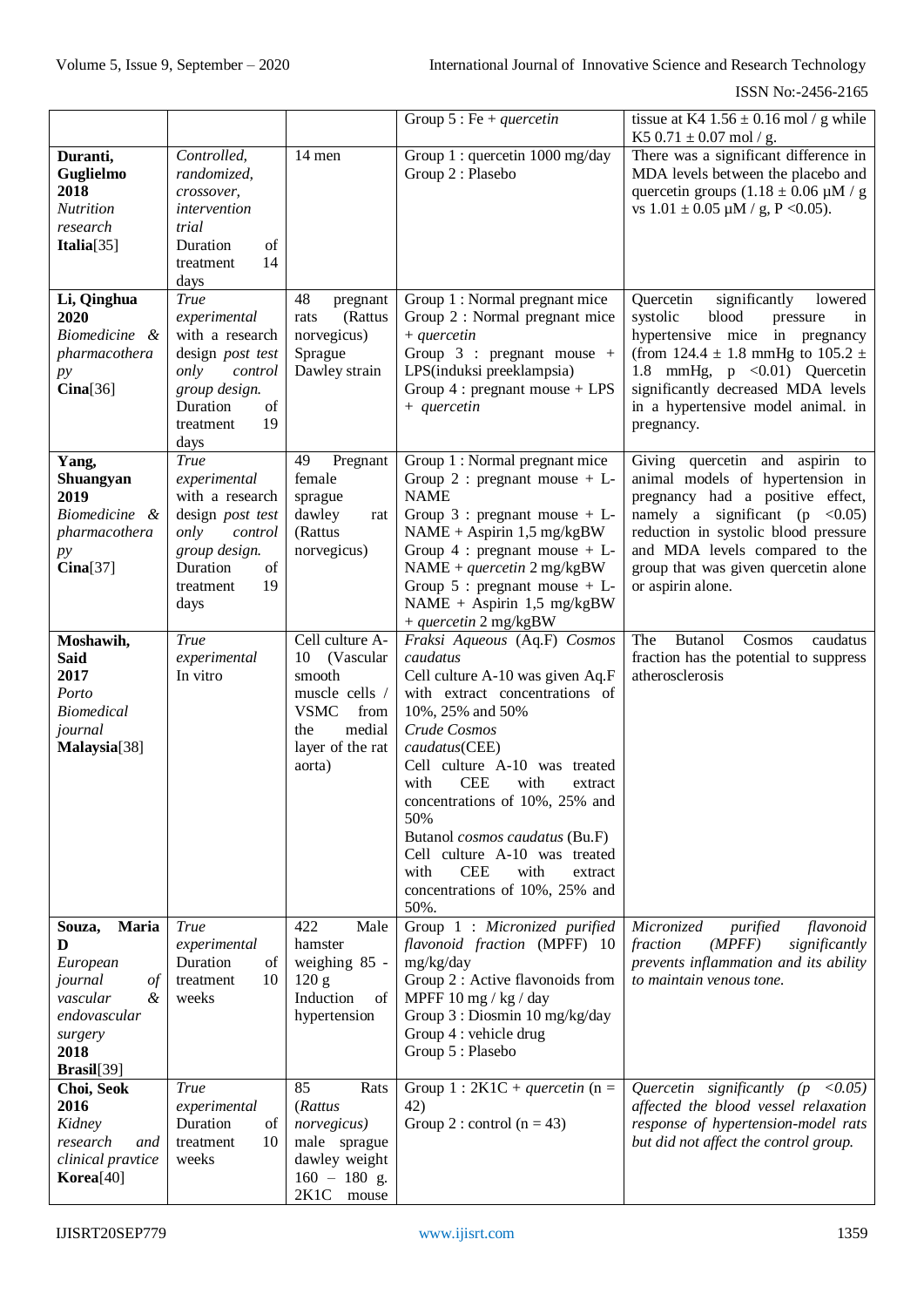| Lin, Xuemei<br>2020<br>Life sciences<br>Cina[41]                                                     | <b>True</b><br>experimental<br>Treatment<br>duration<br>6<br>weeks                                                                    | (clip<br>attachment of<br>the left renal<br>for<br>artery<br>of<br>induction<br>hypertension)<br>24 rats(Rattus<br>norvegicus)<br><i>The</i><br>wistar<br>(WKY)<br>Kyoto<br>dan<br>spontaneously<br>hypertensive<br>rats (SHRs) | Group 1 : SKRs<br>Group 2 : SHRs + quercetin 10<br>mg/kgBW<br>Group 3 : WKY<br>Group $4: WKY + quercetin 10$<br>mg/kgBW                                                                                                                                                                                                                          | administration<br>Quercetin<br>significantly affected the decrease in<br>systolic blood pressure in the WKY $+$<br>quercetin group compared to the<br>WKY group ( $p < 0.01$ ).<br>It also significantly affected the<br>decrease in diastolic blood pressure<br>in the WKY + quercetin group<br>compared to the WKY group (p                                |
|------------------------------------------------------------------------------------------------------|---------------------------------------------------------------------------------------------------------------------------------------|---------------------------------------------------------------------------------------------------------------------------------------------------------------------------------------------------------------------------------|--------------------------------------------------------------------------------------------------------------------------------------------------------------------------------------------------------------------------------------------------------------------------------------------------------------------------------------------------|--------------------------------------------------------------------------------------------------------------------------------------------------------------------------------------------------------------------------------------------------------------------------------------------------------------------------------------------------------------|
| Porcu, Elena P<br>2018<br><i>International</i><br>$\sigma f$<br>journal<br>pharmaceutics<br>Ceko[42] | <b>True</b><br>experimental<br>Treatment<br>duration<br>72<br>hours                                                                   | 20<br>Rats<br>(Rattus<br>norvegicus)<br>with<br>Hypertensive<br>male                                                                                                                                                            | Group $1: D12L$ (25 mg quercetin<br>$+300$ mg PVP10) is given a dose<br>of 65 mg / kg intravenously<br>Group $2$ : PVP10 60 mg/kg<br>(polyvinylpyrrolidone)                                                                                                                                                                                      | $<0.05$ ).<br>There was a decrease in<br>blood<br>pressure between the D12L group<br>compared to the control<br>group.<br>Diastolic blood pressure tends to<br>than<br>decrease<br>systolic.<br>more<br>Significantly<br>decreased<br>systolic<br>blood pressure at 5 hours compared<br>to the control group $(P < 0.01)$                                    |
| Calabro, Veria<br>2018<br>Archives<br>$\sigma f$<br>biochemictry<br>and biophysics<br>Argentina[43]  | True<br>experimental<br>Treatment<br>duration 4 days                                                                                  | 32<br>Mouse<br>(Rattus<br>norvegicus)<br>Sprague<br>dawley                                                                                                                                                                      | Group 1 : control group<br>Group $2:4$ g/kgBB quercetin<br>Group 3:360 mg/L L-NAME<br>Group $4:360$ mg/L L-NAME +<br>4 g/kgBW quercetin                                                                                                                                                                                                          | Quercetin significantly prevented the<br>L-NAME-induced increase in blood<br>pressure $(p < 0.01)$                                                                                                                                                                                                                                                           |
| Pereira,<br><b>Sherliane</b><br>2018<br>Atherosclerosis<br>Brasil[44]                                | <b>True</b><br>experimental<br>Duration<br>of<br>5<br>treatment<br>weeks                                                              | Rats<br>(Rattus<br>norvegicus)<br>male<br>Wistar<br>strain 180-200<br>2K1C<br>g.<br>(clip<br>mouse<br>attachment of                                                                                                             | Group 1 : Control<br>Group 2 : Control + quercetin 10<br>mg/kg/day<br>Group $3:2K1C$<br>Group $4:2K1C +$ quercetin 10<br>mg/kg/day                                                                                                                                                                                                               | The<br>blood<br>systolic<br>maximum<br>204<br>mmHg<br>pressure<br>was<br>in<br>hypertensive rats when compared to<br>K1 ( $p < 0.05$ ). There was a decrease<br>in systolic blood pressure at K4<br>compared<br>control<br>to<br>but<br>not<br>significant ( $p > 0.05$ )                                                                                    |
|                                                                                                      |                                                                                                                                       | the left renal<br>for<br>artery<br>induction<br>of                                                                                                                                                                              |                                                                                                                                                                                                                                                                                                                                                  |                                                                                                                                                                                                                                                                                                                                                              |
| <b>Brull, Verena</b><br>2015<br>British journal<br>of nutrition<br>Jerman[45]                        | randomised<br>$\boldsymbol{A}$<br>double blinded<br>placebo-<br>controlled cross<br>over trial<br>Treatment<br>6<br>duration<br>weeks | hypertension)<br>70<br>people,<br>aged 25 - 65<br>years                                                                                                                                                                         | Group 1 : plasebo (matinol 170<br>mg/day)<br>Group 2 : quercetin 162 mg/day                                                                                                                                                                                                                                                                      | Quercetin<br>significantly<br>lowered<br>systolic blood pressure at 24 hours<br>monitoring, which was $3.6$ (SD $8.2$ )<br>$mmHg (p = 0.022)$ .                                                                                                                                                                                                              |
| Prado, Maria<br>2015<br>Basic & clinical<br>pharmacology<br>& toxicology<br>Meksiko[46]<br>Burak,    | label,<br><b>Open</b><br>randomized,<br>controlled trial<br>Duration<br>of<br>treatment<br>6<br>months<br>Double blinded,             | 79<br>patients<br>aged 20 - 55<br>years<br>with<br>grade I<br>and<br>grade<br>$\mathop{\mathrm{II}}\nolimits$<br>hypertension<br>without<br>diabetes<br>and<br>kidney disease<br>67 male and                                    | Group 1 : Cpr (Captopril 50<br>$mg/day$ = 14 people<br>Group 2 : Cpr (Captopril 50<br>$mg/day + DF$ (Dietary flavonoids<br>$425,8$ mg/day) = 19 people<br>Group 3 : Tms (Termisartan 40<br>$mg/day$ ) = 25 people<br>Group $4$ : Tms (Termisartan) +<br>DF (Dietary flavonoids 425,8<br>$mg/day$ ) = 21 people<br>Group 1 : Alpha linolenic acid | The difference in mean systolic<br>blood pressure after 6 months of<br>treatment<br>between<br>AHT<br>(antihypertensive<br>treatment)<br>and<br>combination<br>AHT<br>DF<br>(Dietary<br>flavonoid)<br>showed<br>groups<br>a<br>reduction of $-31.9 \pm 8.2$ (AHT)<br>versus $-38.3 \pm 11$ (AHT + DF), p =<br>0.004.<br>There were no significant changes in |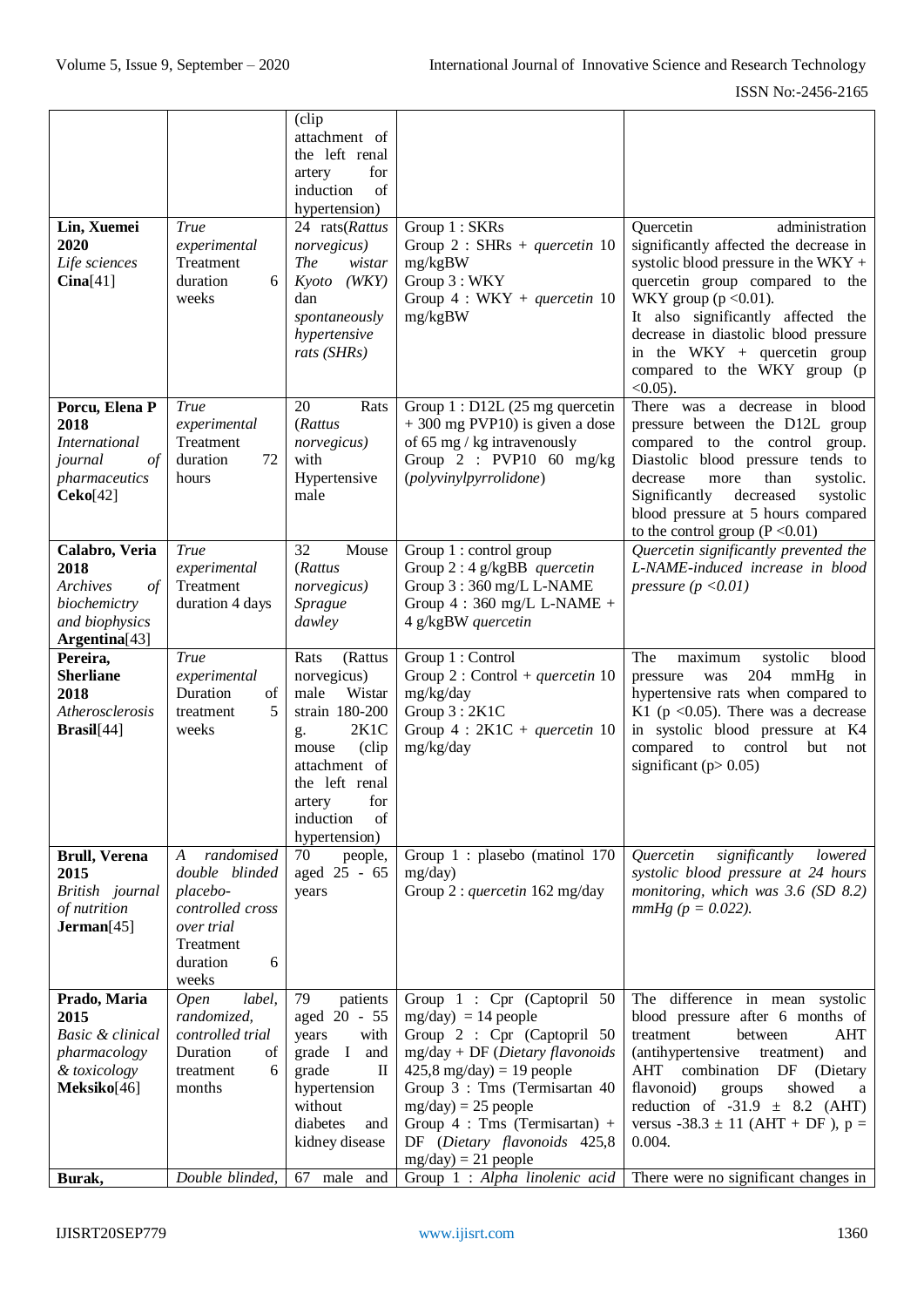ISSN No:-2456-2165

| <b>Constanze</b>          | placebo          | female            | $(ALA)$ 3,3 g/day + 190 mg/day         | systolic blood pressure in the $ALA +$         |
|---------------------------|------------------|-------------------|----------------------------------------|------------------------------------------------|
| 2018                      | controlled       | respondents       | quercetin                              | quercetin group compared to the                |
| The end to end            | crossover trial  | $19 - 35$<br>aged | Group 2 : Alpha linolenic acid         | ALA + placebo group. ( $p = 0.129$ ).          |
| journal                   | Duration<br>of   | years             | $(ALA)$ 3,3 g/day + Plasebo            | Significant decrease in diastolic              |
| Jerman[47]                | 8<br>treatment   |                   |                                        | blood pressure $(-3.0 \pm 6.3 \text{ mmHg})$ ; |
|                           | weeks            |                   |                                        | P $\leq 0.001$ ) and MAP (-2.5 $\pm$ 6.2       |
|                           |                  |                   |                                        | $mmHg$ ; $P = 0.001$ )                         |
| Bondonno,                 | randomized,<br>A | 15 people who     | Group $1:0,2$ mg <i>quercetin-3-0-</i> | There was no significant change in             |
| <b>Nicola P</b>           | controlled,      | do not have       | glucoside                              | endothelial<br>blood<br>pressure or            |
| 2016                      | crossover study  | diabetes<br>and   | Group $2:50$ mg <i>quercetin-3-0-</i>  | relaxation with increased NO from              |
| American<br><i>The</i>    | Duration<br>of   | are not taking    | glucoside                              | the brachial artery after quercetin            |
| journal<br>οf             | study 3 months   | cholesterol       | Group $3:100$ mg <i>quercetin-3-0-</i> | consumption from 50 to 400 mg.                 |
| clinical                  | Measurements     | blood<br>and      | glucoside                              |                                                |
| nutrition                 | were made after  | pressure-         | Group 4 : 200 mg <i>quercetin-3-0-</i> |                                                |
| Australia <sup>[48]</sup> | 90 minutes of    | lowering          | glucoside                              |                                                |
|                           | treatment        | drugs             | Group $5:400$ mg <i>quercetin-3-0-</i> |                                                |
|                           |                  |                   | glucoside                              |                                                |
|                           |                  |                   |                                        |                                                |

Table 1:- Summary of Article Search Results

# *Article Search*

There were 25 research articles that met the inclusion criteria. There are 20 articles are experimental studies and 5 studies are randomized control and trial. Of the 25 studies reviewed, from the science direct database as many as 14 articles, published 7 articles, Google Scolar 3 study and DOAJ 1 study.

#### *Study Characteristics*

Of the 25 articles, 19 were in vivo studies, 1 study was in vitro and 5 were randomized control and trial. The studies reviewed came from various countries, including 3 studies from Malaysia, 3 studies from Indonesia, 3 studies from Brazil, 3 studies from China and 1 studied each from Mexico, Australia, Canada, Turkey, Korea, Germany, Czech, Taiwan, Egypt, Italy, Argentina, Turnisia and Iran.

# *Respondent Characteristics*

In a randomized control and trial study, the respondents were aged 19 - 65 years with hypertension or at risk of hypertension. The largest number of respondents in the study was 79 respondents. Gender characters in respondents are almost the same between men and women. Whereas in the in vivo study, the type of experimental animal used was rodentia, namely one mouse (*mus muscullus*), 1 hamster study (*cricetinae*) and 17 studies using rats (*rattus norvegicus*). The weight of rats (*rattus norvegicus*) studied was between 180 g - 300 g. The number of samples in the study was between 20 - 85 samples which were divided into several treatment groups.

# *Study Results*

At in vitro study, it was found that Kenikir (Cosmos caudatus) has the potential to suppress atheroclerosis. Atheroclerosis is a group of cardiovascular diseases characterized by chronic inflammation of the walls of the arteries leading to fatty deposition and plaque formation. The effect is the constriction of blood vessels and results in high blood pressure.[38] Hypertension in pregnancy is a state of oxidative stress which is greatly increased due to decreased antioxidants.[14] Increased malondialdehyde

(MDA) is a reflection of oxidative stress.[17] The active compound content of Kenikir (Cosmos caudatus) was able to significantly reduce  $(p \le 0.05)$  MDA levels. The administration of 700 mg / kgBB of Cosmos caudatus extract reduced MDA levels to 6.1 nmol / ml, while at a dose of 1400 mg / kg, MDA levels were 2.8 nmol / ml while the control group was 7.7 nmol / ml.[26] In addition, giving 1125 mg / kgBW of Kenikir extract can inhibit the occurrence of lipid peroxides, which are free radicals. The end product of this lipid peroxide is MDA.[49] Cosmos caudatus oral supplement significantly increased endogen antioxidants, that are CAT, SOD and GST. MDA levels decreased significantly ( $p \le 0.01$ ) in the experimental group receiving Cosmos caudatus therapy at doses of 100 and 500 for 21 days of treatment compared to the control group.[24]

The active substance in Kenikir (Cosmos caudatus) which has antihypertensive potential is flavonoids. The results showed that administration of flavonoids 10 mg / kgBW significantly prevented inflammation and maintained venous tone.[39] Antihypertensives combined with flavonoids are proven to be able to lower blood pressure better. Administration of flavonoids 425.8 mg / day combined with antihypertensives showed a difference in mean systolic blood pressure after 6 months of treatment. In the group with antihypertensive therapy alone, the reduction in systolic blood pressure was 31.9 mmHg, while in the group given antihypertensives and flavonoids the reduction in systolic blood pressure was 38.3.[46]

The flavonoid derivative which is the main component of Cosmos caudatus is quercetin. The administration of quercetin 10 mg / kgBW / day in experimental animals for 5 weeks was able to reduce systolic blood pressure.[44] Quercetin administration significantly ( $p \le 0.05$ ) affected the relaxation of blood vessels in the hypertension model animal but did not affect the normal group. This is because quercetin is a vasodilator that is able to dilate blood vessels so that blood pressure decreases.[40] Research conducted on male and female respondents who received 162 mg / day of quercetin therapy for 6 weeks, significantly ( $p = 0.022$ ) was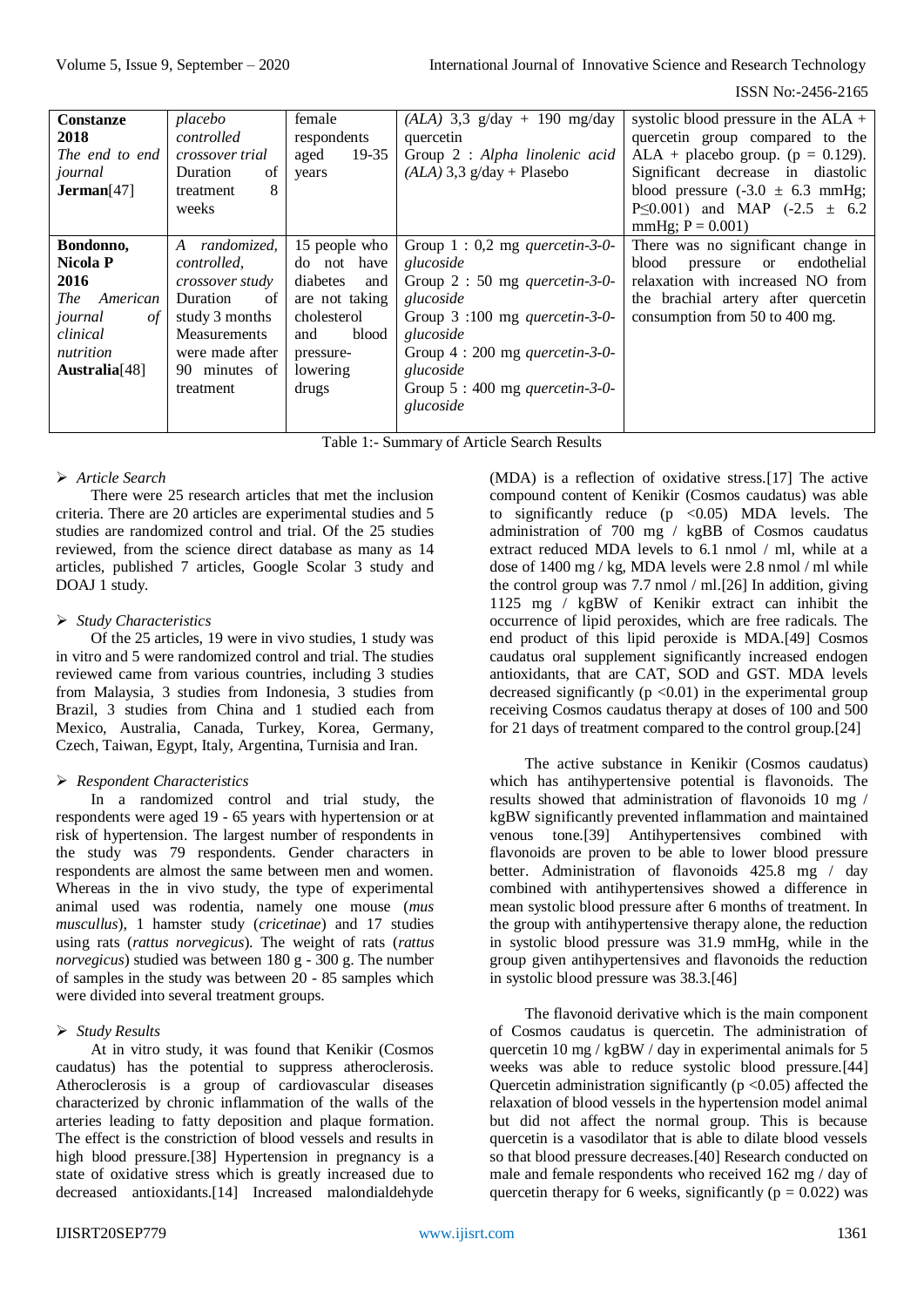able to reduce sytolic blood pressure by 3.6 mmHg.[45] Quercetin at certain doses also significantly reduced diastolic blood pressure.[47][42] In addition to lowering blood pressure, giving quercetin 360 mg in animal models was significantly ( $p \leq 0.01$ ) able to prevent hypertensioninduced increase in blood pressure.[43] Giving quercetin at certain doses can significantly reduce levels of MDA which is the end result of lipid peroxide.[28][29][30][31][35][32][34] High malondialdehyde is a state of oxidative stress.[29]

Quercetin also has positive benefits on animal models of hypertension in pregnancy. Quercetin administration for 19 days significantly  $(p \le 0.01)$  was able to reduce systolic blood pressure (from 124.4 mmHg to 105.2 mmHg) and significantly ( $p < 0.05$ ) decreased levels of malondialdehyde compared to the control group.[36] While the administration of quercetin combined with aspirin in an animal model of hypertension during pregnancy for 19 days was able to reduce systolic blood pressure better than that given aspirin or quercetin alone. The combination of antihypertensive and quercetin in animal models of hypertension in pregnancy gave a better effect in reducing MDA levels compared to the group given quercetin or antihypertensive alone.[37]

However, in Burak's (2018) study, it was found that there was no significant reduction in systolic blood pressure given quercetin 190 mg / kg BW for 8 weeks.[47] Similar results were also obtained from Pireira's (2018) study by giving quercetin 10 mg / kgBB for 5 weeks, there was a decrease in systolic blood pressure but not significantly.[44] Research conducted by Bondonno (2016) shows that there is no significant change in blood pressure after consuming 50 mg of quercetin.[48]

# **V. DISCUSSION**

Kenikir (Cosmos caudatus) is a plant of the Asteraceae family, which is a tropical plant. This plant is easy to cultivate and process, and can be reached by all levels of society, especially in Indonesia.[50] Quercetin was identified as the main component of the flavonoid component of Kenikir leaves (Cosmos caudatus).[51] The manufacture of Kenikir leaf extract (Cosmos caudatus) resulted in Kenikir (Cosmos caudatus) extract with a high quercetin content of 2.186g / 100 g.

Literature review on the effect of Kenikir (Cosmos caudatus) extract on blood pressure and levels of MDA on hypertension in pregnancy is still limited. Research conducted by Loh SP in 2011 in invitro found that Cosmos caudatus has the effect of being able to manage hyperglycemia and hypertension.[22] Meanwhile, research conducted by Amalia in 2012 showed that the Cosmos / Kenikir water extract was able to prevent an increase in heart rate and stroke volume due to adrenaline induction and had a diuretic effect so that it had the potential to be an antihypertensive.[23] In vitro research by Moshawih (2017) found that Kenikir (Cosmos caudatus) has the potential to suppress atheroclerosis. Atheroclerosis is a group of cardiovascular diseases characterized by chronic

inflammation of the walls of the arteries leading to deposition of fat and plaque formation. The effect is the constriction of blood vessels and results in high blood pressure. Kenikir can suppress atheroclerosis and prevent hypertension because of its high active substance content, one of which is antioxidants.[38]

The antioxidants contained in Kenikir (Cosmos caudatus) which have antihypertensive potential are flavonoids. Administration of flavonoids in animal models of hypertension can significantly prevent inflammation and the ability to maintain venous tone. Vascular tone is associated with vasoconstriction of blood vessels. Meanwhile, vasoconstriction is associated with an increase in blood pressure.[39] Besides being able to prevent hypertension, the combination of flavonoid antihypertensive drugs has shown additional benefits in reducing blood pressure. The study was conducted on 79 patients aged 20 - 55 years with grade I and grade II hypertension who were given antihypertensive drugs and flavonoids 425.8 mg / day for 6 months showed a reduction in blood pressure 38.3 mmHg whereas in the group with antihypertensive therapy alone, pressure reduction the blood was 31.9 mmHg.[46]

One of the risk factors that can increase the incidence hypertension in pregnancy is being overweight. Mothers with overweight have a 2.37 times risk of experiencing hypertension in pregnancy because being overweight is associated with damage to endothelial cells.[10] In addition to allowing it to be used as an antihypertensive, Kenikir can also improve risk factors that can lead to hypertension in pregnancy. Ethanolic Extract from Cosmos Caudatus Kunth Leaf (EECCL) exhibits anti-obesity by inhibiting intestinal lipid absorption and modulation of adipocyte markers. The results of the study in the group of mice that were given the High Fat Diet (HFD) and EECCL doses of 175 and 350 mg / kgBW found that the fecal fat levels of rats were significantly increased compared to the normal group.[52]

MDA levels are significantly increased in hypertension in pregnancy.[53][54][55][56][57][16][17] A condition that is more severe than hypertension during pregnancy is preeclampsia. Mothers with preeclampsia have higher levels of MDA than mothers with hypertension.[17][58][59] Compared with the severity of hypertension in pregnancy, levels of MDA were found to be higher in women with eclampsia when compared with women with hypertension in pregnancy and women with normotension. This suggests that MDA levels can predict the level of saturation of hypertension in pregnancy.[60]

MDA is a marker of oxidative stress.[26] Consumption of Kenikir (Cosmos caudatus) extract at certain doses significantly reduces MDA levels.[26]<sup>{</sup>[61]<sup>{24]</sup> The administration of Kenikir extract at a dose of 1125 mg / kgBW significantly ( $p \le 0.05$ ) decreased MDA levels by 12.27  $\mu$ m / g. [61] The 700 and 1400 mg Cosmos cudatus simplicia intervention was able to significantly reduce plasma MDA. The average MDA level in the control group was 7.7 nm / ml, while in the intervention 1400 mg of Cosmos caudatus extract MDA levels were 2.8 nm / ml.[26]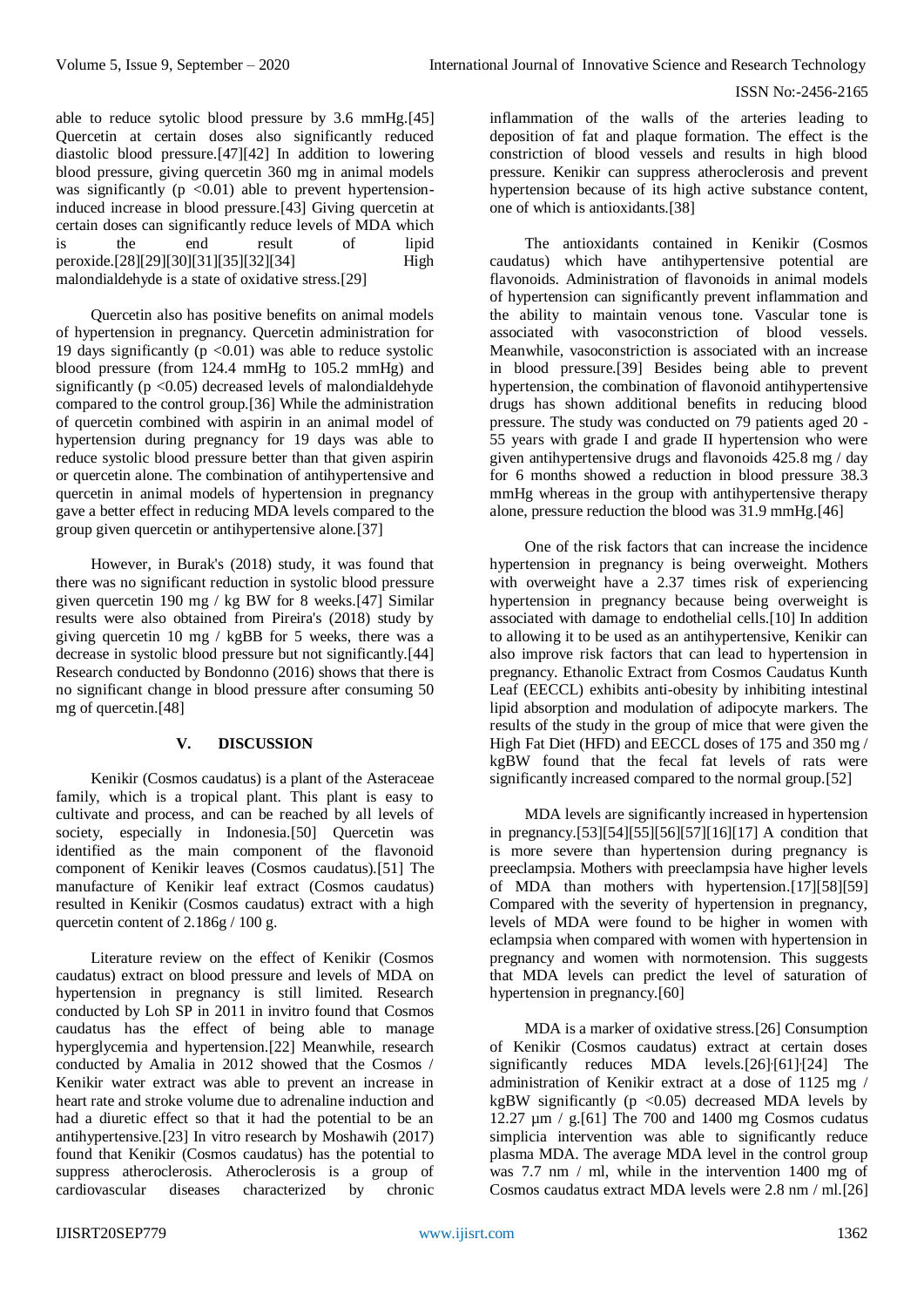Kenikir leaves contain potential nonenzymatic antioxidants, the flavonoid group, namely quercetin.[26] Intervention of various doses of quercetin can significantly reduce malondialdehyde levels in oxidative stress.[27][28][29][30][31][35][32][34] The mechanism of quercetin in reducing malondialdehyde levels is through increasing antioxidants. Quercetin will inhibit the formation of free radicals by neutralizing the increase in Reactive Oxygen Species (ROS) and providing cell membrane protection so that lipid peroxide can be prevented. Oxidative stress is the result of an imbalance of antioxidants and free radicals.[27]

Hypertension in pregnancy correlates with increased proinflammatory cytokines and endothelial dysfunction.[37] The proinflammatory factor produced by the placenta due to placental ischemia is IL6.[36]Studies in experimental animal models of hypertension also show that giving Cosmos caudatus extract at a dose of 200 mg / kgBW can significantly reduce IL6 levels. A diet containing quercetin and sustained will accumulate in the blood and significantly increase the concentration of quercetin in the plasma.[62]

The flavonoid content in fresh Kenikir is 52.2 mg / 100g, while the quercetin content is 51.3 mg / 100g.[63] So that it can be seen, the main flavonoid component of Kenikir is quercetin. In a study using experimental animal models of hypertension, it was found that giving certain doses of quercetin resulted in a significant reduction in cytolic blood pressure compared to the control group.[44]<sup>[41]</sup> The beneficial effects of quercetin contribute to improving blood vessel remodeling that induces hypertension.[44]

Hypertension is related to endothelial cell dysfunction, this is very important because endothelial cells produce vasodilator factors that can relax blood vessels. Endothelial cells have an important role in the development and treatment of hypertension, so a new strategy is needed, namely targeting endothelial function in treating hypertension. Quercetin has the ability to scavenge free radicals so that it can improve endothelial function.[41] Endothelial cells have the property to produce nitric oxide (NO) which functions as a vasodilator.[64] Taking quercetin in doses ranging from 50, 100 and 200 mg can increase arterial NO. NO is a vasodilator that can improve the vasoconstriction of blood vessels. [48] Oral consumption of Cosmos caudatus can increase CAT and SOD which are endogenous antioxidants.[24]

One of the drugs used for hypertension in pregnancy is methyldopa. However, treatment with methyldopa did not affect the decrease oxidative stress which is MDA levels. It was reported that between patients who were given methyldopa and not given methyldopa, their levels of MDA did not differ significantly.[53] The administration of quercetin intervention in experimental animal models of hypertension in pregnancy can significantly reduce the accumulation of Malondialdehyde (MDA) levels.[36][27] Quercetin can maximize its effects when combined with antihypertensive because in addition to lowering blood pressure, it can also reduce levels of MDA.[27]

Hypertension in pregnancy is associated with a state of oxidative stress. The use of quercetin as a hypertension therapy can lower blood pressure and improve oxidative stress. Quercetin has the effect of increasing vascular reactivity. Quercetin significantly ( $p \le 0.05$  influenced the vascular relaxation response in animal models of hypertension.[40] Apart from having an antihypertensive effect, giving quercetin also significantly  $(p \le 0.01)$ prevented hypertension-induced blood pressure increases in animal models.[43] In the treatment of hypertension in pregnancy, the combination of quercetin also has a positive effect. Studies conducted on experimental animals model of hypertension in pregnancy that were given quercetin and aspirin therapy showed a significant  $(p < 0.05)$  reduction in systolic blood pressure was better than the group that only received quercetin or aspirin therapy. Meanwhile, quercetin intervention combined with aspirin in an animal model of hypertension in pregnancy also showed a significant reduction in MDA levels compared to the aspirin-only group.[27] The quercetin treatment together with aspirin had a higher efficiency in reducing IL6 and TNF-α levels compared with aspirin alone. In monitoring fetal well-being, the group given aspirin and quercetin had a higher body weight than the group given aspirin alone.[37]

Research on the effects of quercetin on hypertension in pregnancy is very limited respectively. Researchers only get studies that use experimental animals as models of disease. However, all the research results show significant results because hypertension in pregnancy is associated with decreased antioxidants and increased oxidative stress. Research on animal models of hypertension in pregnancy found that quercetin significantly  $(p \le 0.01)$  decreased systolic blood pressure from 124.4 mmHg to 105.2 mmHg. Quercetin is associated with several pathways that link placental dysfunction. Quercetin supplementation preserves abnormal uteroplacental angiogenic status in a model of hypertension in pregnancy.[36]

Besides being able to lower blood pressure in hypertension in pregnancy, giving quercetin can improve the effects of the drugs. Quercetin prevents the reduction of placental weight as well as fetal weight due to hypertension in pregnancy. Besides being able to lower blood pressure and increase antioxidant levels in the body, giving quercetin also has no side effects on fetal growth in the womb. There were no reported significant differences in fetal weight and placenta between normal and hypertensive groups in pregnancies treated with quercetin.[36]

However, from the results of the reviewed journals there are still several studies that show that giving quercetin at certain doses does not have a significant effect on systolic blood pressure.[47][42][48] This is probably related to the low bioavailability of quercetin that is consumed orally, so it requires modification of quercetin so that it is easily absorbed by the body. In addition, it can also be related to the low dose given so that there is no balance between antioxidants and oxidants in the body.[42]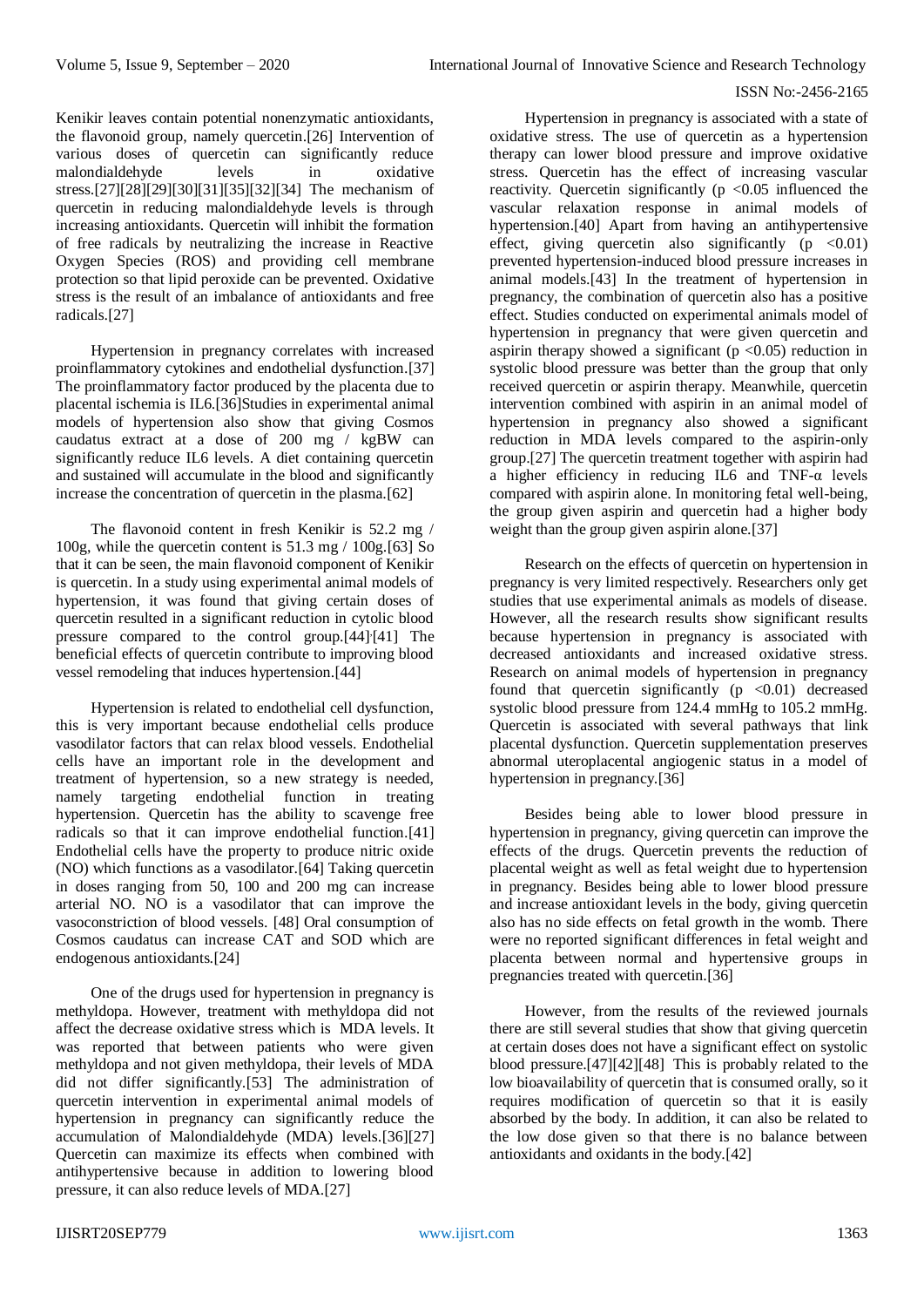#### **VI. CONCLUSION**

Giving Kenikir (Cosmos caudatus) with the main content of quercetin can reduce levels of Malondialdehyde (MDA) and has the potential to reduce blood pressure in hypertension during pregnancy.

#### **REFERENCES**

- [1]. L. Say *et al.*, "Global causes of maternal death: A WHO systematic analysis," *Lancet Glob. Heal.*, vol. 2, no. 6, pp. 323–333, 2014, doi: 10.1016/S2214- 109X(14)70227-X.
- [2]. Kemenkes RI, *Profil Kesehatan Indonesia 2018*[Indonesia Health Profile 2018]. Jakarta: Kementerian Kesehatan Reproduksi Indonesia, 2019.
- [3]. M. B. Hoelman, B. T. P. Parhusip, S. Eko, S. Bahagijo, and H. Santono, Sustainable Development Goals-SDGs Panduan Untuk Pemerintah Daerah (Kota dan Kabupaten) dan Pemangku Kepentingan Daerah [Sustainable Development Goals-SDGs Guidelines for Local Governments (Cities and Regencies) and Regional Stakeholders] *Sustain. Dev.*, pp. 1–92, 2016.
- [4]. Pusdatin, *Situasi Kesehatan Ibu* [Maternal Health Situation]. Jakarta: Pusat Data dan Informasi, 2014.
- [5]. N. K. Sari, M. Hakimi, and T. B. Rahayujati, Determinan Gangguan Hipertensi Kehamilan di Indonesia [Determinants of Pregnancy Hypertension Disorders in Indonesia]*Ber. Kedokt. Masy.*, vol. 32, no. 9, pp. 295–302, 2016, doi: 10.22146/bkm.12414.
- [6]. A. Sirait, Prevalensi Hipertensi Pada Kehamilan Di Indonesia Dan Berbagai Faktor Yang Berhubungan (Riset Kesehatan Dasar 2007) [Prevalence of Hypertension in Pregnancy in Indonesia and Various Related Factors (Basic Health Research 2007)]*Bul. Penelit. Sist. Kesehat.*, vol. 15, no. 2 Apr, pp. 103–109, 2013, doi: 10.22435/bpsk.v15i2.
- [7]. Kemenkes RI, *Pelayanan Kesehatan Ibu di Fasilitas Kesehatan Dasar dan Rujukan. Pedoman Bagi Tenaga Kesehatan*[Maternal Health Services in Primary and Referral Health Facilities. Guidelines for Health Workers]. 2013.
- [8]. American College of Obstetricians and Task Force on Hypertension in Pregnancy, "Hypertension in pregnancy," *Obstet. Gynecol.*, vol. 122, no. 5, pp. 1122–1131, 2013, doi: 10.1097/01.AOG.0000437382.03963.88.
- [9]. N. Luh, G. Lisniawati, L. P. F. L, and K. W. Astuti, Kajian Penggunaan Obat Antihipertensi pada Pasien Hipertensi Gestasional Rawat Inap di RSUP Sanglah Denpasar Periode Januari 2009 - Desember 2011[Study on the Use of Antihypertensive Drugs in Gestational Hypertension Patients Hospitalized at Sanglah General Hospital, Denpasar, January 2009 - December 2011] *Repos. Unud*, vol. 2011
- [10]. B. Setyawati, N. Fuada, S. Salimar, and B. C. Rosha, Faktor Risiko Hipertensi Pada Wanita Hamil Di Indonesia (Analisis Data Riskesdas 2013) [Risk Factors for Hypertension in Pregnant Women in Indonesia (Data Analysis of Riskesdas 2013)] *J. Kesehat. Reproduksi*, vol. 6, no. 2, 2016, doi:

10.22435/kespro.v6i2.4748.77-86.

- [11]. T. Xiong *et al.*, "Hypertensive disorders in pregnancy and stillbirth rates: A facility-based study in China,' *Bull. World Health Organ.*, vol. 96, no. 8, pp. 531– 539, 2018, doi: 10.2471/BLT.18.208447.
- [12]. M. Muti, M. Tshimanga, G. T. Notion, D. Bangure, and P. Chonzi, "Prevalence of pregnancy induced hypertension and pregnancy outcomes among women seeking maternity services in Harare, Zimbabwe," *BMC Cardiovasc. Disord.*, vol. 15, no. 1, pp. 1–8, 2015, doi: 10.1186/s12872-015-0110-5.
- [13]. R. Slim, C. Ben Salem, H. Hmouda, and K. Bouraoui, "Hepatotoxicity of alpha-methyldopa in pregnancy," *J. Clin. Pharm. Ther.*, vol. 35, no. 3, pp. 361–363, 2010, doi: 10.1111/j.1365-2710.2009.01078.x.
- [14]. M. Ożarowski et al., "Pharmacological effect of quercetin in hypertension and its potential application in pregnancy-induced hypertension: Review of in vitro, in vivo, and clinical studies," *Evidence-based Complement. Altern. Med.*, vol. 2018, p. 19, 2018, doi: 10.1155/2018/7421489.
- [15]. W. Liu, M. Zhang, J. Feng, A. Fan, Y. Zhou, and Y. Xu, "The influence of quercetin on maternal immunity, oxidative stress, and inflammation in mice with exposure of fine particulate matter during gestation," *Int. J. Environ. Res. Public Health*, vol. 14, no. 6, 2017, doi: 10.3390/ijerph14060592.
- [16]. R. R. Dianti, R. Rusdi, and D. Evriyani, "Kadar Malondialdehid Dan Aktivitas Enzim Superoksida Dismutase Pada Hipertensi Dan Normotensi," *Bioma*, vol. 12, no. 1, p. 50, 2017, doi: 10.21009/bioma12(1).6.
- [17]. D. Draganovic, N. Lucic, and D. Jojic, "Oxidative Stress Marker and Pregnancy Induced Hypertension," *Med. Arch. (Sarajevo, Bosnia Herzegovina)*, vol. 70, no. 6, pp. 437–440, 2016, doi: 10.5455/medarh.2016.70.437-440.
- [18]. B. LaMarca, "Endothelial dysfunction. An important mediator in the pathophysiology of hypertension during pre-eclampsia," *Minerva Ginecol.*, vol. 64, no. 4, pp. 309–320, 2012, [Online]. Available: https://www.ncbi.nlm.nih.gov/pmc/articles/PMC37963 55/.
- [19]. B. Zolfaghari, M. Kazemi, and M. Nematbakhsh, "The effects of unripe grape extract on systemic blood pressure and serum levels of superoxide dismutase, malondialdehyde and nitric oxide in rat.," *Adv. Biomed. Res.*, vol. 4, no. August, p. 109, 2015, doi: 10.4103/2277-9175.157822.
- [20]. D. Haytowitz, X. Wu, and S. Bhagwat, "USDA database for the flavonoid content of selected foods, release 3.3," *USDA Agric. Res. Serv.*, pp. 1–115, 2018, [Online]. Available: http://www.ars.usda.gov/nutrientdata/flav.
- [21]. R. A. Mustafa, A. A. Hamid, S. Mohamed, and F. A. Bakar, "Total phenolic compounds, flavonoids, and radical scavenging activity of 21 selected tropical plants," *J. Food Sci.*, vol. 75, no. 1, 2010, doi: 10.1111/j.1750-3841.2009.01401.x.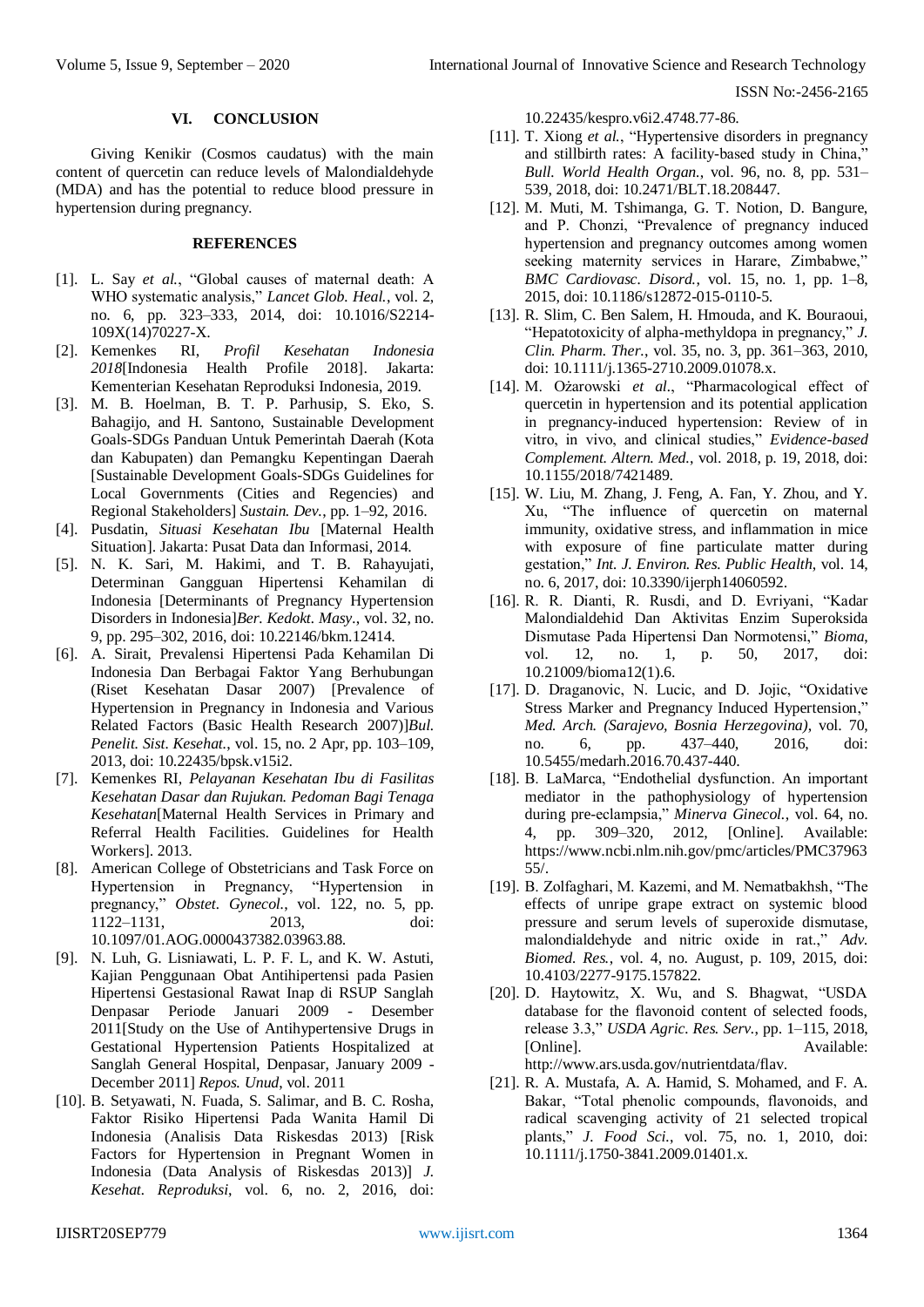- [22]. S. P. Loh and O. Hadira, "In vitro inhibitory potential of selected Malaysian plants against key enzymes involved in hyperglycemia and hypertension," *Malays. J. Nutr.*, vol. 17, no. 1, pp. 77–86, 2011, [Online]. Available: https://nutriweb.org.my/mjn/publication/17-  $1/g.pdf.$
- [23]. L. Amalia, K. Anggadiredja, I. F. Sukrasno, and R. Inggriani, "Antihypertensive Poency of Wild Cosmos (Cosmos caudatus kunth, asteraceae) Leaf Extract," *Journal of Pharmacology and Toxicology*, vol. 7, no. 8. pp. 359–368, 2012, doi: 10.3923/jpt.2012.359.368.
- [24]. A. Abdullah *et al.*, "The effects of Cosmos caudatus (Ulam Raja) on detoxifying enzymes in extrahepatic organs in mice," *J. Appl. Pharm. Sci.*, vol. 5, no. 1, pp. 082–088, 2015, doi: 10.7324/JAPS.2015.50115.
- [25]. A. Novianto and Hartono, Uji Aktivitas Hepatoprotektif Fraksi Etil Asetat Kenikir (Cosmos Caudatus) terhadap Tikus yang Diinduksi Paracetamol [Hepatoprotector Activity Test of Kenikir Ethyl Acetate Fraction (Cosmos Caudatus) on Paracetamol-Induced Rats] *Indones. J. Med. Sci.*, vol. 3, no. 1, pp. 35–41, 2016, [Online]. Available: http://ejournal.ijmsbm.org/index.php/ijms/article/view/ 64.
- [26]. F. Suhardinata and E. A. Murbawani, Pengaruh Bubuk Daun Kenikir (Cosmos caudatus) Terhadap Kadar Malondialdehyde Plasma Tikus Wistar Diabetes Diinduksi Streptozotocin [Effects of Kenikir Leaf Powder (Cosmos caudatus) on Maldialdehyde Plasma Levels in Streptozotocin-Induced Diabetic Wistar Rats] *J. Nutr. Coll.*, vol. 4, no. 2, pp. 570–577, 2015, http://eprints.undip.ac.id/47109/.
- [27]. S. Kocahan, Z. Dogan, E. Erdemli, and E. Taskin, "Protective effect of quercetin against oxidative stressinduced toxicity associated with doxorubicin and cyclophosphamide in rat kidney and liver tissue," *Iran. J. Kidney Dis.*, vol. 11, no. 2, pp. 124–131, 2017, [Online]. Available: http://hdl.handle.net/11446/2329.
- [28]. N. Çelik, A. Vurmaz, and A. Kahraman, "Protective effect of quercetin on homocysteine-induced oxidative stress," *Nutrition*, vol. 33, pp. 291–296, 2017, doi: 10.1016/j.nut.2016.07.014.
- [29]. X. Lin *et al.*, "Quercetin protects against heat strokeinduced myocardial injury in male rats: Antioxidative and antiinflammatory mechanisms," *Chem. Biol. Interact.*, vol. 265, pp. 47–54, 2017, doi: 10.1016/j.cbi.2017.01.006.
- [30]. S. F. Xia *et al.*, "Differential effects of quercetin on hippocampus-dependent learning and memory in mice fed with different diets related with oxidative stress," *Physiol. Behav.*, vol. 138, pp. 325–331, 2015, doi: 10.1016/j.physbeh.2014.09.008.
- [31]. M. Abd-Elbaset, E.-S. A. Arafa, G. A. El Sherbiny, M. S. Abdel-Bakky, and A. N. A. M. Elgendy, "Quercetin modulates iNOS, eNOS and NOSTRIN expressions and attenuates oxidative stress in warm hepatic ischemia-reperfusion injury in rats," *Beni-Suef Univ. J. Basic Appl. Sci.*, vol. 4, no. 3, pp. 246–255, 2015, doi: 10.1016/j.bjbas.2015.07.001.
- [32]. J. Roslan, N. Giribabu, K. Karim, and N. Salleh, "Quercetin ameliorates oxidative stress, inflammation and apoptosis in the heart of streptozotocinnicotinamide-induced adult male diabetic rats," *Biomed. Pharmacother.*, vol. 86, pp. 570–582, 2017, doi: 10.1016/j.biopha.2016.12.044.
- [33]. N. Oueslati, K. Charradi, T. Bedhiafi, F. Limam, and E. Aouani, "Protective effect of grape seed and skin extract against diabetes-induced oxidative stress and renal dysfunction in virgin and pregnant rat," *Biomed. Pharmacother.*, vol. 83, pp. 584–592, 2016, doi: 10.1016/j.biopha.2016.07.024.
- [34]. F. Gholampour and N. Saki, "Hepatic and Renal Protective Effects of Quercetin in Ferrous Sulfate Induced Toxicity," *Gen. Physiol. Biophys.*, vol. 38, pp. 27–38, 2019, doi: 10.4149/gpb.
- [35]. G. Duranti *et al.*, "Chronic consumption of quercetin reduces erythrocytes oxidative damage: Evaluation at resting and after eccentric exercise in humans," *Nutr. Res.*, vol. 50, pp. 73–81, 2018, doi: 10.1016/j.nutres.2017.12.002.
- [36]. Q. Li, L. Yin, Y. Si, C. Zhang, Y. Meng, and W. Yang, bioflavonoid quercetin improves pathophysiology in a rat model of preeclampsia," *Biomed. Pharmacother.*, vol. 127, no. March, p. 110122, 2020, doi: 10.1016/j.biopha.2020.110122.
- [37]. S. Yang, L. Song, X. Shi, N. Zhao, and Y. Ma, "Ameliorative effects of pre-eclampsia by quercetin supplement to aspirin in a rat model induced by L-NAME," *Biomed. Pharmacother.*, vol. 116, no. April, p. 108969, 2019, doi: 10.1016/j.biopha.2019.108969.
- [38]. S. Moshawih, M. S. Cheema, Z. O. Ibraheem, N. D. Tailan, and M. N. Hakim, "Cosmos caudatus extract/fractions reduce smooth muscle cells migration and invasion in vitro: A potential benefit of suppressing atherosclerosis," *Porto Biomed. J.*, vol. 2, no. 6, pp. 293–300, 2017, doi: 10.1016/j.pbj.2017.03.008.
- [39]. M. das Graças C de Souza, F. Z. Cyrino, J. J. de Carvalho, V. Blanc-Guillemaud, and E. Bouskela, "Protective Effects of Micronized Purified Flavonoid Fraction (MPFF) on a Novel Experimental Model of Chronic Venous Hypertension," *Eur. J. Vasc. Endovasc. Surg.*, vol. 55, no. 5, pp. 694–702, 2018, doi: 10.1016/j.ejvs.2018.02.009.
- [40]. S. Choi *et al.*, "Direct vascular actions of quercetin in aorta from renal hypertensive rats," *Kidney Res. Clin. Pract.*, vol. 35, no. 1, pp. 15–21, 2016, doi: 10.1016/j.krcp.2015.12.003.
- [41]. X. Lin, T. Han, Y. Fan, S. Wu, F. Wang, and C. Wang, "Quercetin Improves Vascular Endothelial Fungtion Through Promotion of Autophagy in Hypertensive Rats," *Life Sci.*, p. 118106, 2020, doi: 10.1016/j.lfs.2020.118106.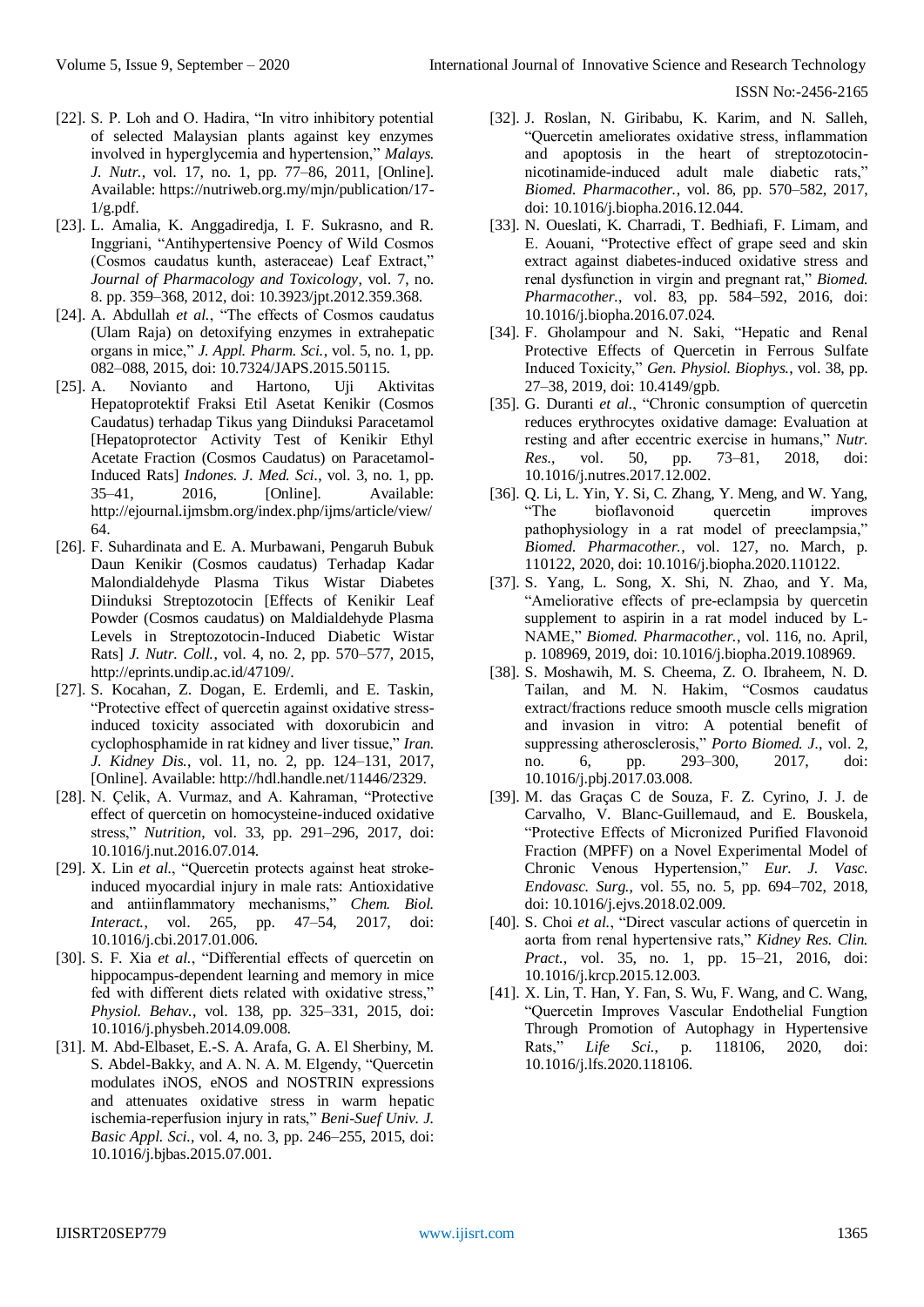- [42]. E. P. Porcu *et al.*, "Aqueous injection of quercetin: An approach for confirmation of its direct in vivo cardiovascular effects," *Int. J. Pharm.*, vol. 541, no. 1– 2, pp. 224–233, 2018, doi: 10.1016/j.ijpharm.2018.02.036.
- [43]. V. Calabró, M. C. Litterio, C. G. Fraga, M. Galleano, and B. Piotrkowski, "Effects of quercetin on heart nitric oxide metabolism in L-NAME treated rats," *Arch. Biochem. Biophys.*, vol. 647, pp. 47–53, 2018, doi: 10.1016/j.abb.2018.03.041.
- [44]. S. C. Pereira *et al.*, "Quercetin decreases the activity of matrix metalloproteinase-2 and ameliorates vascular remodeling in renovascular hypertension," *Atherosclerosis*, vol. 270, pp. 146–153, 2018, doi: 10.1016/j.atherosclerosis.2018.01.031.
- [45]. V. Brüll *et al.*, "Effects of a quercetin-rich onion skin extract on 24 h ambulatory blood pressure and endothelial function in overweight-to-obese patients with (pre-)hypertension: A randomised double-blinded placebo-controlled cross-over trial," *Br. J. Nutr.*, vol. 114, no. 8, pp. 1263–1277, 2015, doi: 10.1017/S0007114515002950.
- [46]. M. M. de Jesús Romero-Prado, J. A. Curiel-Beltrán, M. V. Miramontes-Espino, E. G. Cardona-Muñoz, A. Rios-Arellano, and L. B. Balam-Salazar, "Dietary Flavonoids Added to Pharmacological Antihypertensive Therapy are Effective in Improving Blood Pressure," *Basic Clin. Pharmacol. Toxicol.*, vol. 117, no. 1, pp. 57–64, 2015, doi: 10.1111/bcpt.12360.
- [47]. C. Burak *et al.*, "Effect of alpha-linolenic acid in combination with the flavonol quercetin on markers of cardiovascular disease risk in healthy, non-obese adults: A randomized, double-blinded placebocontrolled crossover trial," *Nutrition*, vol. 58, pp. 47– 56, 2019, doi: 10.1016/j.nut.2018.06.012.
- [48]. N. P. Bondonno *et al.*, "Acute effects of quercetin-3-O-glucoside on endothelial function and blood pressure: A randomized dose-response study," *Am. J. Clin. Nutr.*, vol. 104, no. 1, pp. 97–103, 2016, doi: 10.3945/ajcn.116.131268.
- [49]. A. Novianto, A. Nurrochmad, I. P. Sari, and P. Astuti, "Hepatoprotective effect of combination of curcuma domestica val and Phyllanthus niruri linn against paracetamol-induced liver damage in wistar rats," *Int. J. Pharm. Clin. Res.*, vol. 7, no. 6, pp. 450–457, 2015
- [50]. A. Prahartini, N. Sahid, and E. Murbawani, Pengaruh Bubuk Daun Kenikir (Cosmos Caudatus) Terhadap Kadar Glukosa Darah Tikus Diabetes Diinduksi Streptozotocin[Effect of Kenikir Leaf Powder (Cosmos Caudatus) on Blood Glucose Levels of Streptozotocin-Induced Diabetic Rats] *J. Nutr. Coll.*, vol. 5, no. 2, pp. 51–57, 2016, doi: 10.14710/jnc.v5i2.16359.
- [51]. S. H. Cheng, H. E. Khoo, A. Ismail, A. Abdul-Hamid, and M. Y. Barakatun-Nisak, "Influence of extraction solvents on Cosmos caudatus leaf antioxidant properties," *Iran. J. Sci. Technol. Trans. A Sci.*, vol. 40, no. 1, pp. 51–58, 2016, doi: 10.1007/s40995-016- 0007-x.
- [52]. H. A. Rahman *et al.*, "Anti-obesity effect of ethanolic extract from Cosmos caudatus Kunth leaf in lean rats fed a high fat diet," *BMC Complement. Altern. Med.*, vol. 17, no. 1, pp. 1-17, 2017, doi: 10.1186/s12906-017-1640-4.
- [53]. M. Toljic *et al.*, "Increased oxidative stress and cytokinesis-block micronucleus cytome assay parameters in pregnant women with gestational diabetes mellitus and gestational arterial hypertension," *Reprod. Toxicol.*, vol. 71, pp. 55–62, 2017, doi: 10.1016/j.reprotox.2017.04.002.
- [54]. S. Subandrate, M. E. P. A. Faisal, N. W. Anggraini, and S. Sinulingga, "Malondialdehyde levels are higher and glutathione levels are lower in preeclampsia than in normal pregnancies," *Universa Med.*, vol. 36, no. 3, p. 179, Nov. 2017, doi: 10.18051/UnivMed.2017.v36.179-186.
- [55]. V. Dsouza *et al.*, "Increased oxidative stress from early pregnancy in women who develop preeclampsia," *Clin. Exp. Hypertens.*, vol. 38, no. 2, pp. 225–232, 2016, doi: 10.3109/10641963.2015.1081226.
- [56]. M. K. Verma, A. Jaiswal, P. Sharma, P. Kumar, and A. N. Singh, "Oxidative stress and biomarker of TNF-α, MDA and FRAP in hypertension," *J. Med. Life*, vol. 12, no. 3, pp. 253–259, 2019, doi: 10.25122/jml-2019- 0031.
- [57]. S. A. Khan, R. Choudhary, A. Singh, and S. H. Bodakhe, "Hypertension potentiates cataractogenesis in rat eye through modulation of oxidative stress and electrolyte homeostasis," *J. Curr. Ophthalmol.*, vol. 28, no. 3, pp. 123–130, 2016, doi: 10.1016/j.joco.2016.05.001.
- [58]. A. R. Prijanti *et al.*, "Analysis of oxidative stress markers malondialdehyde, glutathione, nitric oxide, and prorenin level in preeclampsia placental tissues," *Asian J. Pharm. Clin. Res.*, vol. 11, no. 1, pp. 158– 161, 2018, doi: 10.22159/ajpcr.2018.v11i1.18330.
- [59]. M. Bakacak *et al.*, "Changes in copper, Zinc, and malondialdehyde levels and superoxide dismutase activities in pre-eclamptic pregnancies," *Med. Sci. Monit.*, vol. 21, pp. 2414–2420, 2015, doi: 10.12659/MSM.895002.
- [60]. S. Saxena *et al.*, "Role of dyslipidaemia and lipid peroxidation in pregnancy induced hypertension," *J. Clin. Sci. Res.*, vol. 4, no. 3, p. 205, 2015, doi: 10.15380/2277-5706.jcsr.14.059.
- [61]. A. Novianto and Hartono, Studi Aktivitas Hepatoprotektif Fraksi Etil Asetat Kenikir (Cosmos caudatus) pada Tikus yang Diinduksi Parasetamol Kajian Stress Oksidatif (Lipid Peroksidase) [Study of Hepatoprotective Activity of Ethyl Acetate Fraction of Kenikir (Cosmos caudatus) in Paracetamol-Induced Rats in the Study of Oxidative Stress (Lipid Peroxidase)] *J. KesMaDaSka*, vol. 7, no. 1, pp. 35–41, 2016, [Online]. Available: http://jurnal.ukh.ac.id/index.php/JK/article/view/122.